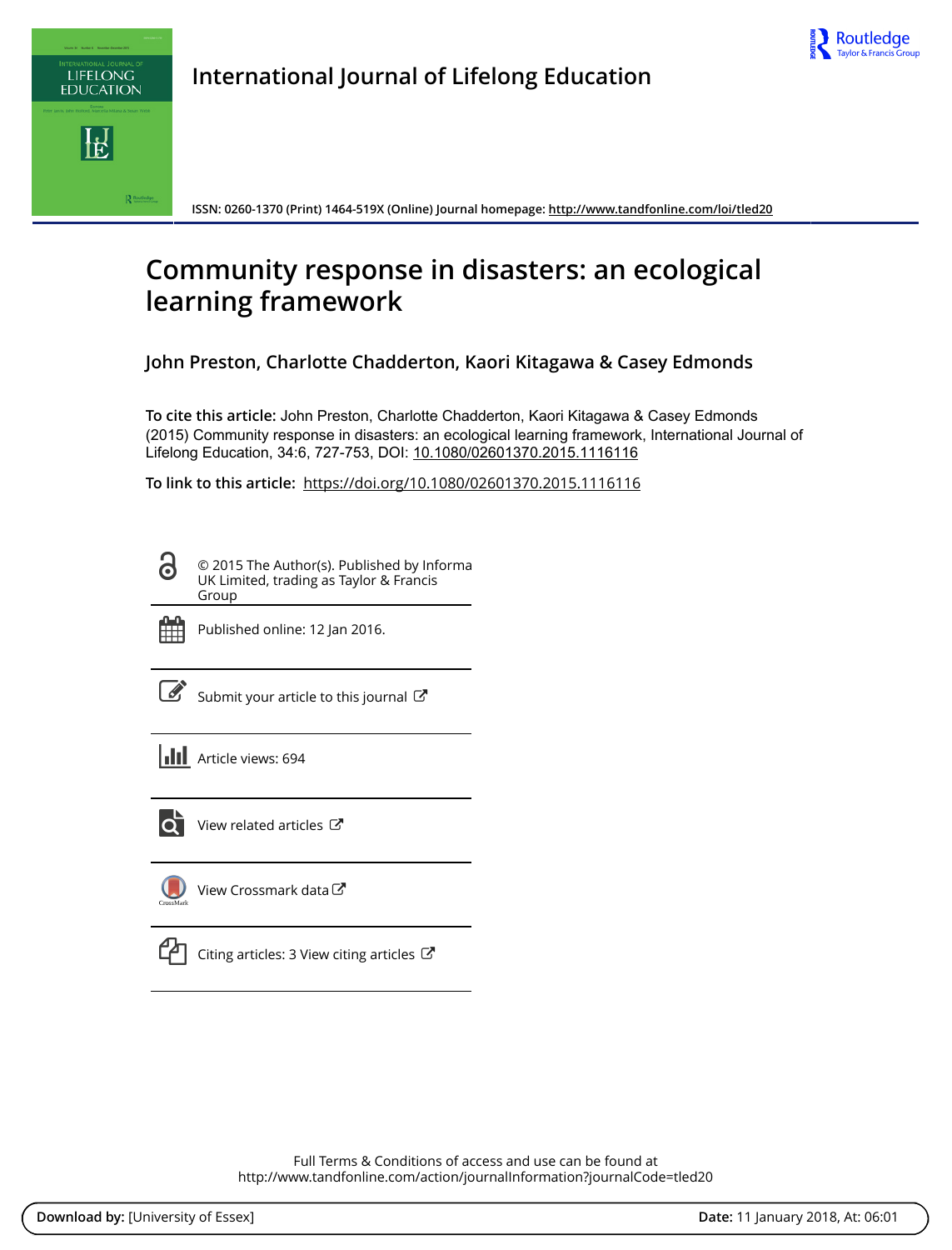## Community response in disasters: an ecological learning framework

### JOHN PRESTON, CHARLOTTE CHADDERTON, KAORI KITAGAWA and CASEY EDMONDS University of East London, UK

Natural disasters are frequently exacerbated by anthropogenic mechanisms and have social and political consequences for communities. The role of community learning in disasters is seen to be increasingly important. However, the ways in which such learning unfolds in a disaster can differ substantially from case to case. This article uses a comparative case study methodology to examine catastrophes and major disasters from five countries (Japan, New Zealand, the UK, the USA and Germany) to consider how community learning and adaptation occurs. An ecological model of learning is considered, where community learning is of small loop (adaptive, incremental, experimental) type or large loop (paradigm changing) type. Using this model, we consider that there are three types of community learning that occur in disasters (navigation, organization, reframing). The type of community learning that actually develops in a disaster depends upon a range of social factors such as stress and trauma, civic innovation and coercion.

Keywords: community learningdisastersinternational

#### Introduction

In disasters, the role of education and learning is increasingly seen as important. Organizations such as UNESCO [\(2012](#page-27-0)), the European Commission ([2013\)](#page-27-0) and other international and national bodies consider education as being key in enabling individuals to prepare for an emergency situation (Preston, [2012](#page-27-0)). As one of the different ways in which people might prepare, respond and recover from disasters, the community has always been an important element. Community resilience and capability in disasters are significant elements in preparing for a crisis event. Within education, community learning is an important feature of disaster response, particularly in countries that experience natural disasters such as New Zealand and Japan (Preston, Chadderton, & Kitagawa, [2014\)](#page-27-0). This increased interest in community learning is situated in an environment where disasters are increasingly politicized.

In the twenty-first century, the relationship between natural and anthropocentric (human caused) disasters is becoming clearer. The causes of natural disasters such as flooding, changes in sea level, wildfires (and associated

Casey Edmonds is a research fellow at UEL.

John Preston is professor of Education. Correspondence: Cass School of Education and Communities, University of East London, United Kingdom. Email: [j.j.preston@uel.ac.uk](mailto:j.j.preston@uel.ac.uk) Charlotte Chadderton is a senior research fellow at UEL. Kaori Kitagawa is a research assistant at UEL.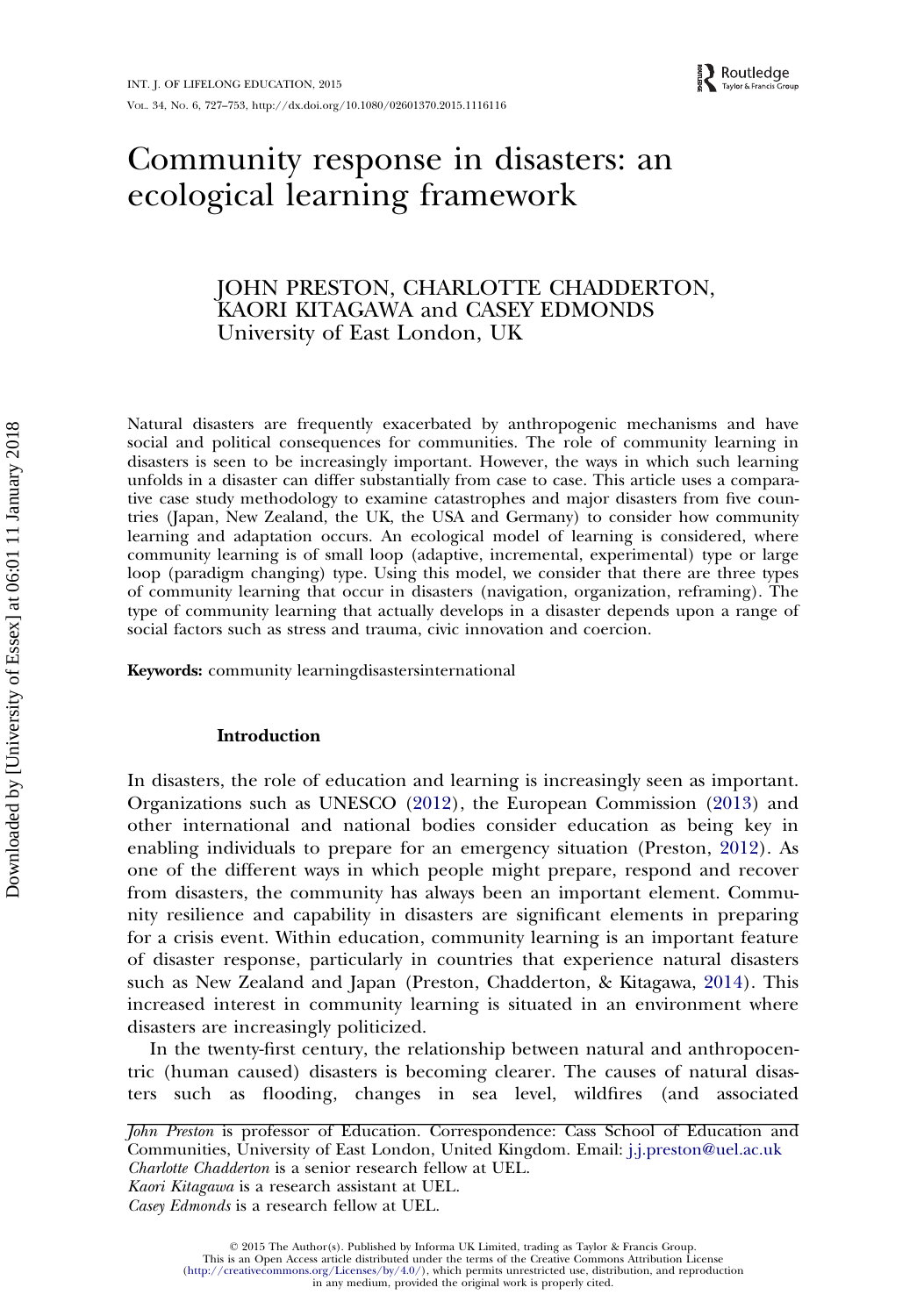deforestation) are being associated with climate change. Moreover, the consequences of natural disasters can be exacerbated by human activity. According to Klein [\(2007](#page-27-0)), disasters of various kinds have been used as a form of 'disaster capitalism' where catastrophic events are used to reconstruct communities and environments as neoliberal projects for profit. Klein refers to the use of disasters in this way as the shock doctrine:

This is how the shock doctrine works: the original disaster—the coup, the terrorist attack, the market meltdown, the war, the tsunami, the hurricane—puts the population into a state of collective shock … Like the terrorized prisoner who gives up the names of comrades and renounces his faith, shocked societies often give up things they would otherwise fiercely protect. (Klein, [2007](#page-27-0), p. 17)

Klein [\(2007](#page-27-0)) provides a range of examples of the shock doctrine such as terrorism in the USA (pp. 283–307), the 2005 Sri Lankan Tsunami (pp. 385–405) and Hurricane Katrina (pp. 406–422) to illustrate disaster capitalism and 'disaster apartheid' (p. 406) where existing inequalities are exacerbated. Moreover, Klein [\(2014](#page-27-0)) considers that these natural disasters and other

… mega-tragedies like Superstorm Sandy and Typhoon Haiyan that kill thousands and cause billions in damages serve dramatically to educate the public about the terrible costs of our current system, driving an argument for radical change that addresses the root, rather than the only the symptoms, of the climate crisis. (Klein, [2014](#page-27-0), p. 406)

As Klein's work (2007, 2014) suggests, the politicized nature of disasters means that we also need to see community learning not just as a way of alleviating the disaster, but in terms of consciousness raising and resistance to current social arrangements. However, there have been few studies that consider community learning in disasters in terms of how paradigms of learning may shift, or remain constant, in a disaster.

This study considers how community learning in disasters may be conceptualized using an ecological model of learning. After considering ecological models more generally, the paper examines how a particular model of learning for sustainability may be adapted in terms of community learning for disasters. The methodology is comparative and draws on a number of case studies of major disasters and catastrophes. Using a taxonomic method of analysis, we draw out three forms of community learning in disasters as navigation (when the community learns incrementally), organization (when the community learns to organize resources itself) and reframing (where the community adopts a new paradigm of organization). It is this last form of community learning that is related to the shock doctrine as it indicates that communities may resist the framing of disasters in terms of the current system of 'disaster capitalism'.

In terms of formalized community learning, there are a range of different national responses (Preston et al., [2014\)](#page-27-0). In some countries, which experience a range of highly significant natural disasters, community learning is of particular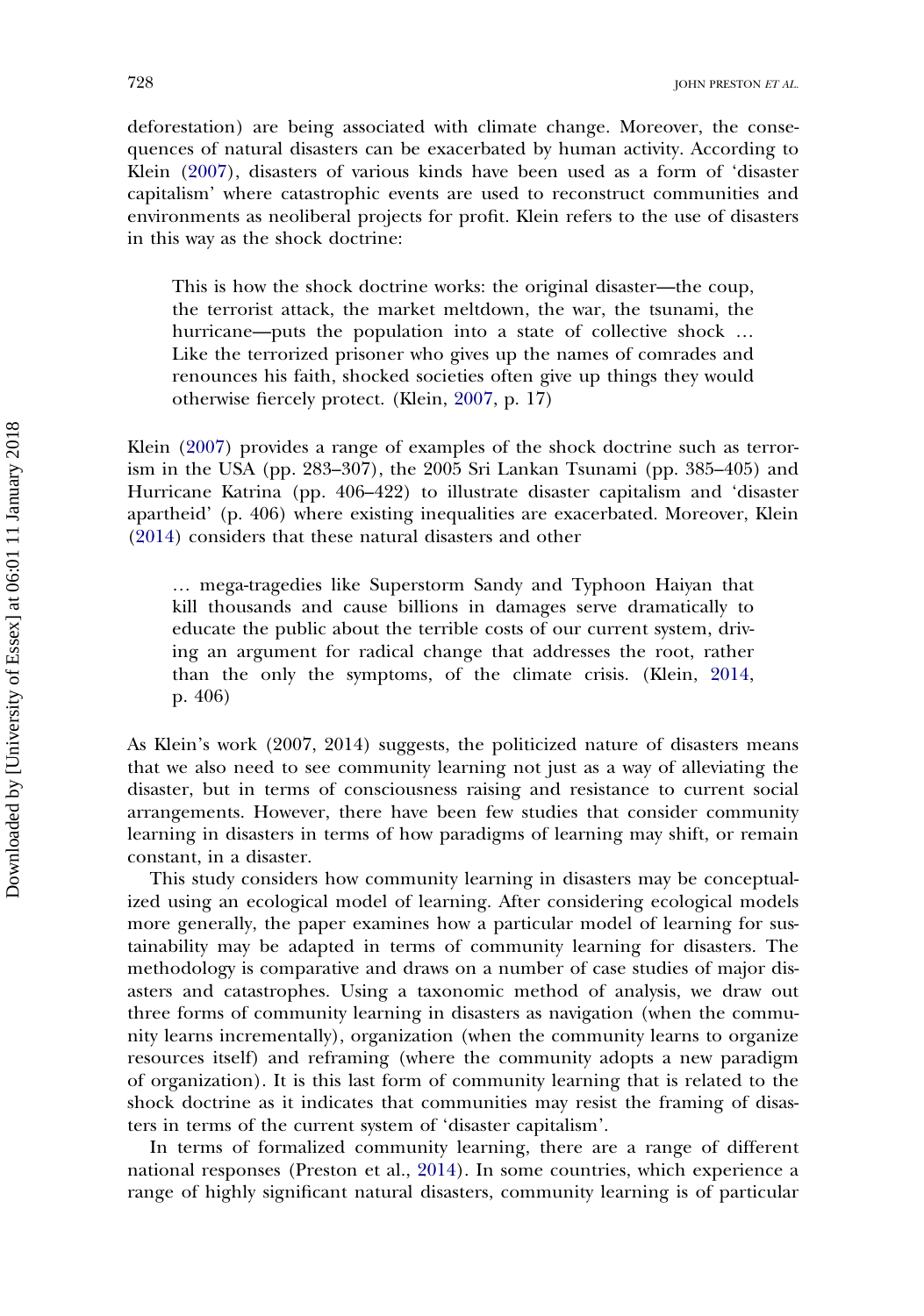importance. In Japan, for example, community learning is embedded in disaster preparedness at all levels of Japanese society. There is a clear message from government that community learning is an important part of the lifelong learning culture of disaster preparedness. In New Zealand, there is also an emphasis on community learning and resilience, but from bottom up, rather than top down, lifelong learning orientation. The approach is that communities are responsible for making their own learning and resilience arrangements, rather than taking a steer from central government. Both of these countries have experienced significant natural disasters, including earthquakes, tsunamis and even volcanic eruptions. In countries that do not often experience major natural disasters, there is less emphasis on community learning. In the UK, for example, there are some calls in government to build community resilience but the role of learning for preparedness mainly concerns the individual, or family, rather than the community. In Germany, there is a volunteering culture but there is no national, or federal, demands for community learning. In the USA, which faces a mixture of natural and human caused disasters, there is more emphasis on the participation of defined civil society groups rather than notions of community.

Despite the idea that the community is very important in disasters which, in some shape or form, is the case in all countries, there has been little attention paid to the major role of community learning, as opposed to community resilience, in a crisis. In particular, there has been little concern with understanding the different types of learning that might occur. So although there is emphasis on adult learning in preparedness or in response to disasters (Preston et al., [2014\)](#page-27-0), there is little understanding of how community learning may adopt a more central role. Understanding the role of community learning can help communities, emergency services and governments plan for future events. Moreover, evidence on community learning has been largely limited to individual case studies of disasters and community response, rather than to use a range of comparative case studies.

The purpose of this article was to systematize the evidence by considering community learning across a range of case studies of varying magnitude in different countries. The approach used forms typologies based on an ecological model of community learning, building on previous work on this approach to learning in different (sustainability) contexts (Bateson, [1973](#page-27-0); Tschakert & Dietrich, [2010;](#page-27-0) Voss & Wagner, [2010](#page-27-0)). An ecological model considers that community learning in a disaster can be understood as operating on different levels, from small and incremental to large and paradigm changing. These types of learning are not independent, but are interdependent. This is a dynamic model of community learning compared to approaches that consider learning as a mere aggregation of individual responses.

#### Community learning and disasters

It is inevitable in a discussion of community learning to begin by considering that both 'community' and 'learning' are contested concepts.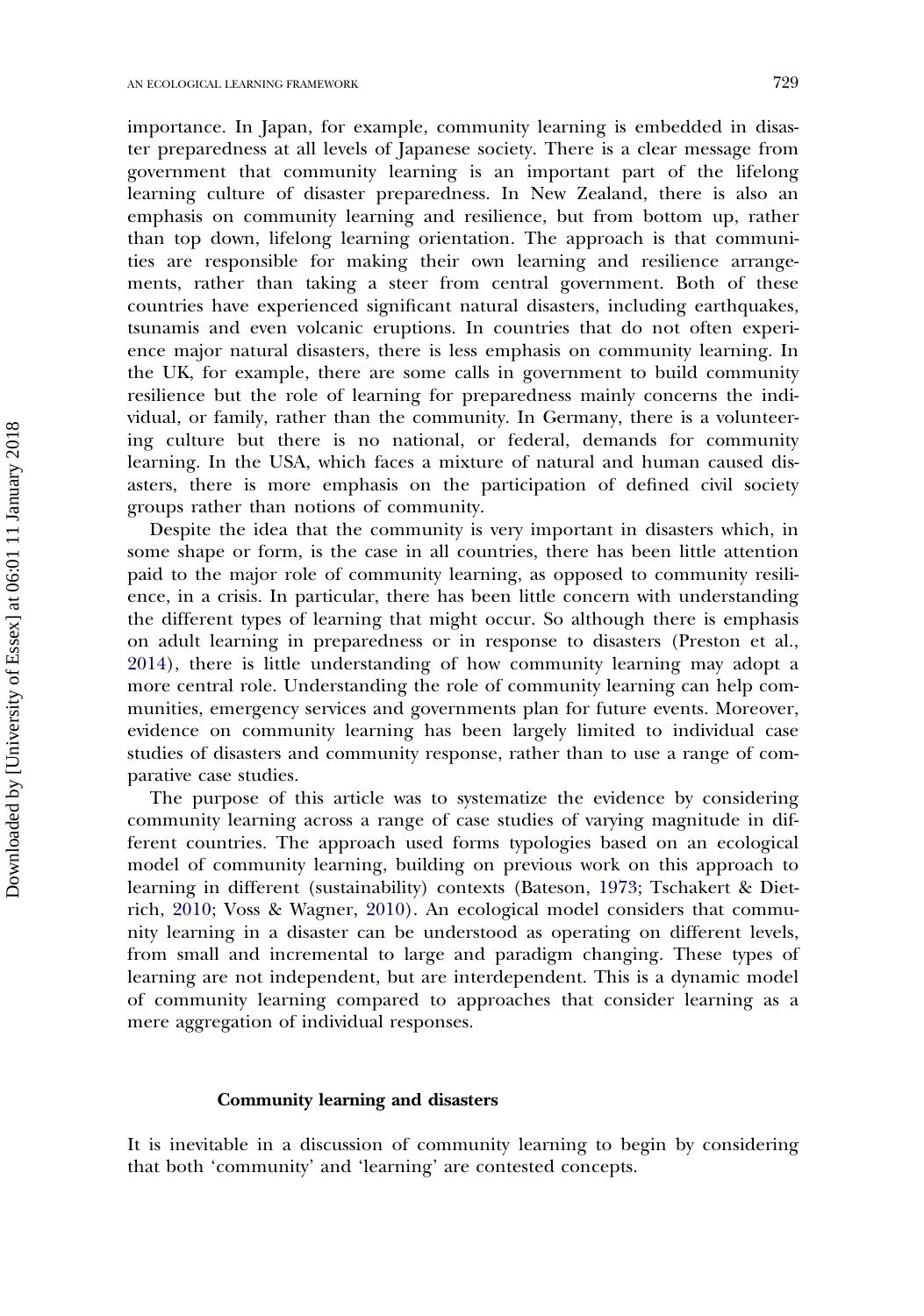We cannot take the existence of a unified community for granted, and a communitarian outlook does not necessarily lead to social solidarity. Green, Preston, and  $\text{Iamanat}(2006)$  $\text{Iamanat}(2006)$  $\text{Iamanat}(2006)$  consider that community cohesion is qualitatively different from larger scale forms of solidarity such as social cohesion. It is perfectly possible to have very cohesive local, or networked, communities while society as a whole is not socially cohesive (due to inequalities, or community conflict). Similarly, a cohesive nation state may be very low on community cohesion as individuals may trust the government and institutions, but not their neighbours. Rather than considering one scale of community cohesion, there may be several communities in a locale, with different degrees of networking to other communities. Therefore, it makes sense to talk about community cohesions rather than cohesion. As disasters usually occur in a geographical area, rather than through a network (although cyber failures and attacks may change that), there is often a desire to identify 'the community', whereas such a thing may not exist in a cohesive form. Speaking about the 'New York community' in Hurricane Sandy, for example, makes little sense, in terms of the diverse economic, ethnic and cultural composition of that city exemplified by the name of districts such as 'Little Italy' and 'Chinatown'. However, there is little doubt that a city-level identity intersects with those other forms of community identity. As community learning is contested, it is also likely that it is misrecognized and that certain community outcomes may be not considered to be indicative of learning as there are moral, and classed, judgements, associated with this concept. For example, group learning to find food in a disaster may be classed as 'looting' and rational seeking of limited resources may be considered to be 'panic buying' (Ladson-Billings, [2006](#page-27-0); Marable, [2008](#page-27-0)).

From this analysis, there are many communities involved in learning, and we should be cautious of moral judgements given the validity of learning or social action in these communities. Any model that we build must therefore not be hierarchical, but recognize the ways in which communities (of different types) may organize within their own value systems. In this paper, we take a pluralist conception of community, recognizing that there are various communities involved in disasters (geographical, networked, social movement).

There are some grounds for considering that community learning in a disaster will follow historical patterns. Wilson ([2012\)](#page-27-0) considers that community learning in a disaster can only be understood in terms of community history and culture. He argues for strong path dependency in community learning, in that the ways in which communities have learnt in the past is a strong indicator of future outcomes. He considers that community learning is rooted in the 'social memory' of communities. According to Sapirstein ([2006\)](#page-27-0), community learning is an important outcome following a disaster and it can be 'locked into' further efforts at building resilience through integrating the lessons learnt with an existing educational curriculum. Preston [\(2014](#page-27-0)) has shown that even after a major industrial disaster in the UK, where a large number of children died (the Aberfan disaster, 1966), the dominant paradigm of community resilience did not change. However, particularly in the age of social media, rapid communications and new forms of civic engagement, there is no guarantee that the past will reflect the future. There is a need to explain whether community learning will follow old, path dependent, patterns or take a completely new course.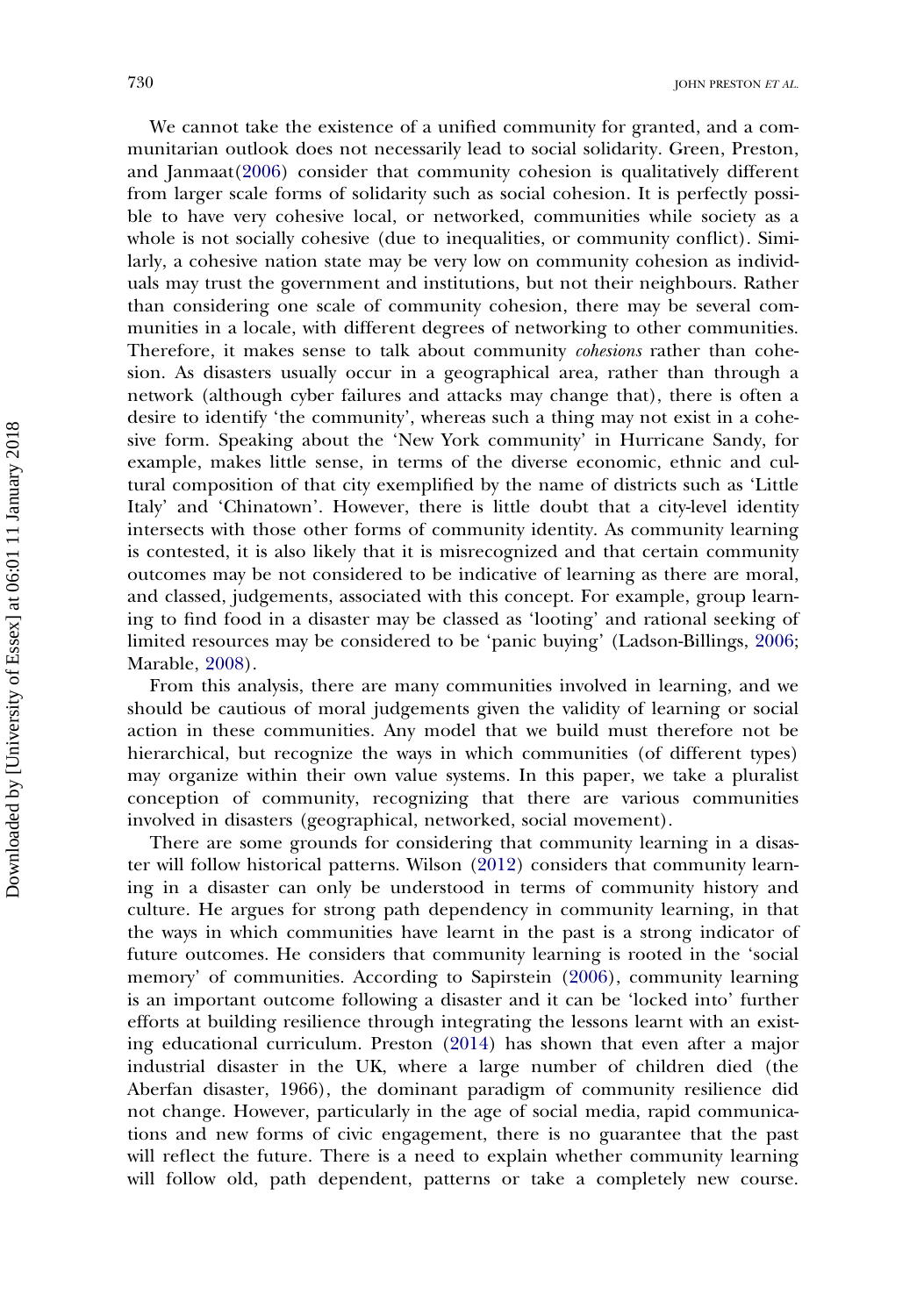Although path dependence is important, we need to consider when new trajectories may emerge.

A dichotomy is also drawn between approaches to disaster which accept the status quo with incremental learning and measured community response, and those in which the paradigm of learning through disasters is radical and disruptive. In Naomi Klein's previously mentioned 'Shock Doctrine' ([2007](#page-27-0)), for example, the need for radical forms of organization and learning to confront 'disaster capitalism' is clear.

These dichotomies (between the path dependent/interruptive and the measured/radical) in community learning are not necessarily helpful in that it is not always the case that one form of learning precludes the other. Small, incremental shifts in learning can lead to a sudden and dramatic paradigm change above a certain threshold. Communal kitchens following a disaster at a local level, for example, may provide the impetus for questioning community and government disaster response as they provide a forum for conversations across distinct groups. Similarly, a sudden and disruptive paradigm shift in community organization may gradually be embedded in the practices of smaller groups at a community level. For example, the intervention of a group with a radical approach to resource allocation and an overt political aim may influence the learning practices of community groups but not the dominant paradigm of how they view the disaster. At a crude level, they may accept the resources, but not the ideology. It is therefore necessary to see these types of learning as potentially connected.

Ecological models of community learning in a disaster where types of learning are inter-related can help us to resolve such dichotomies and to explain the trajectories of current, and future, disasters. Ecological theories of learning consider a systemic view of human action within a range of social contexts (Bronfenbrenner, [1979\)](#page-27-0) which enable us to foreground the dynamics of community learning. According to Brofenbrenner's social ecological model, various interconnected systems from the microsystem (the subject's immediate environment) upwards through the macrosystem (culture and institutions) and the chronosystem (individual and collective history) comprise both an individual and a societal model of learning. Such models consider that there is an unnatural separation between individual and collective learning. For example, Hurrelmann's 'Model of Productive Processing of Reality' (PPR) [\(1989](#page-27-0)) considers learning, and the formation of the individual to be intimately connected to the wider social context. In ecological models, we can consider learning to comprise interconnected levels of activity at individual and collective levels. This allows us to consider 'cycles' of learning that allow dynamic and emergent properties to appear that are typical of community learning in disasters. Ecological learning theories have been employed to consider how communities learn about issues around sustainability and environmental disaster. Lange and Chubb ([2009](#page-27-0)) show how environmental activism is shaped not just by the proximal learning environment of schools, but also by non-formal and contextual factors. Hill [\(2012](#page-27-0)) concurs that activism and engagement with real-world sustainability issues is a prerequisite for environmental education. Thomas ([2005](#page-27-0)) emphasizes the role of context, considering that education for the environment, that considers the role of student's immediate and wider experiences of issues around sustainability is particularly important.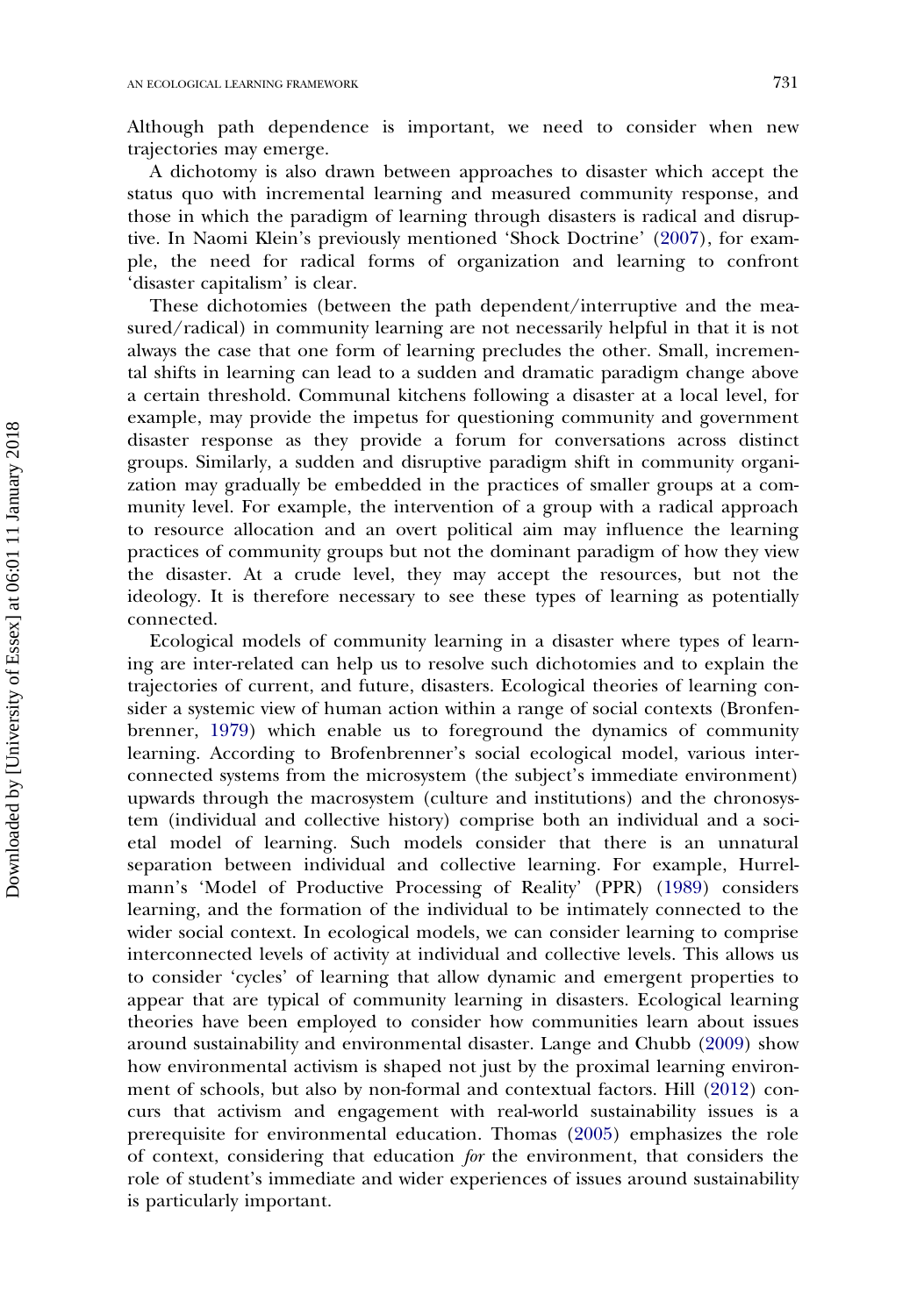Tschakert and Dietrich's [\(2010\)](#page-27-0) ecological model of learning for sustainability and action research seems to have more general lessons for disasters beyond environmental crisis. In their model, learning can be of two, possibly connected, types. Firstly, small and fast learning cycles where the learning paradigm remains the same but there is incremental and experimental learning of a rapid nature. Secondly, slower cycles that draw upon collective memory (past paradigms) or alternatives (future paradigms) rather than the current paradigm of community learning. In the 'fast' learning cycles, there is a process of reflecting on immediate experience which leads to generalization of ideas that are then tested leading to further reflection (and the cycle continues). However, these cycles can additionally create longer cycles of learning when reflection enables a paradigm shift leading to 'emergent knowing' and new understandings. Diagram 1 shows the relationship between small and large loop learning in a disaster.

In Figure [1,](#page-7-0) there are two loops of learning. Small loop community learning is associated with incremental change, reflection and testing of current assumptions. The community is learning in a step-change fashion. Learning is not at the paradigmatic level. That is, communities do not consider previous paradigms of learning (what they did in the past) nor do they consider changing the current paradigm. In small loop learning, communities consider the context that they find themselves in now, rather than turning to past paradigms, or looking to future ones. In certain circumstances, small loop community learning may make the transition to large loop learning where there is a paradigm shift in the ways in which communities learn in a disaster, with associated social reorganization and/or breakdown. For example, in a flood situation which impacts upon local energy infrastructures, community learning may be of the small group type in terms of adopting new ways of cooking or heating. Communities may learn that they need to share resources and to conserve existing ones. In certain circumstances, community learning may shift to a new paradigm where people begin to experiment with shared (perhaps communal) economic arrangements, property rights may break down as people learn that they are not conducive to survival (for example, through 'borrowing' private generators) or previously unconnected civil society organizations may intervene in community resilience and learning. However, large loop learning is not always revolutionary, and it simply means that community learning is taking place at the paradigmatic level. Looking back to past ways of dealing with disasters (past paradigms) can also represent large loop thinking. Small loop learning which consistently fails to find solutions may lead communities to 'look to the past' for solutions and change the paradigm of community learning to a former, reactionary, type. For example, after the 9/11 attacks, it was not only considered that America faced a 'new threat' but also that part of the response was that America had become 'complacent' and needed to return to the kinds of security initiatives which were present in the cold war (but under the guise of 'Homeland Security').

Through integrating various types of small and large loop learning, Tschakert and Dietrich [\(2010\)](#page-27-0) consider that there are ten possible types of learning for sustainability. In the table, we have adapted this framework for major disaster scenarios to consider these types of learning, a description of each and whether they feature small or large loops of learning. We create a new plausible typology of learning, not for sustainability, but for disasters: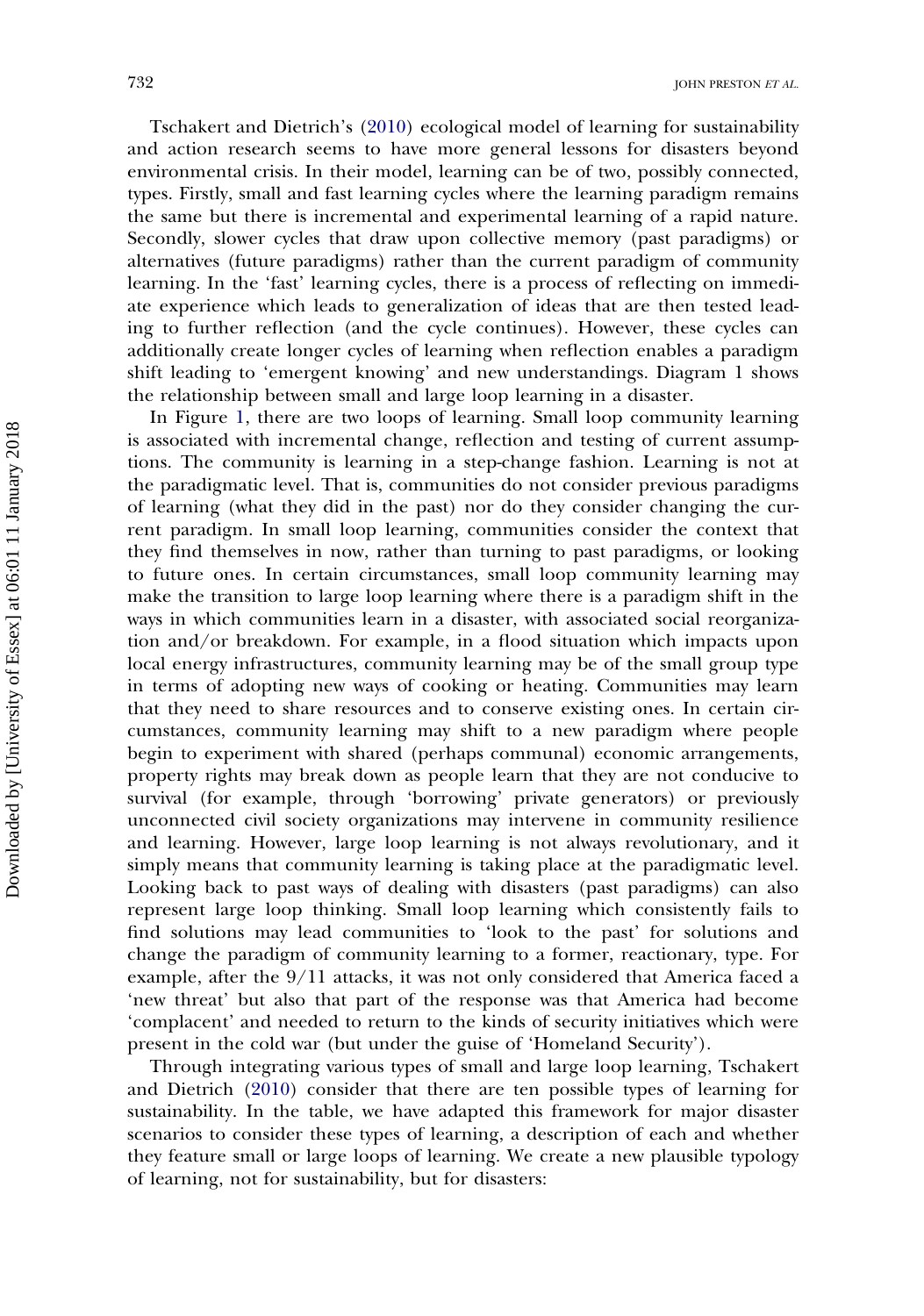<span id="page-7-0"></span>

Figure 1. Small and large loop community learning in a disaster

The table shows the ten different forms of resilience learning which we have adapted slightly so that they are more relevant to community learning in a disaster. The use of single and double loops of learning builds upon Bateson's [\(1973](#page-27-0)) conceptualization of learning of various 'classes' with recursive properties. Bateson's schema of learning is more nuanced than the learning loops presented here and includes a level of learning below single loop (which is simple reaction to stimuli, instinctual learning) and levels above double loop (where belief systems are scrutinized, what is referred to above as 'back loop' learning). It is important that one does not confuse single and double loop learning with the scale of the disaster. Small-scale disasters can lead to double loop learning (Voss & Wagner, [2010](#page-27-0)).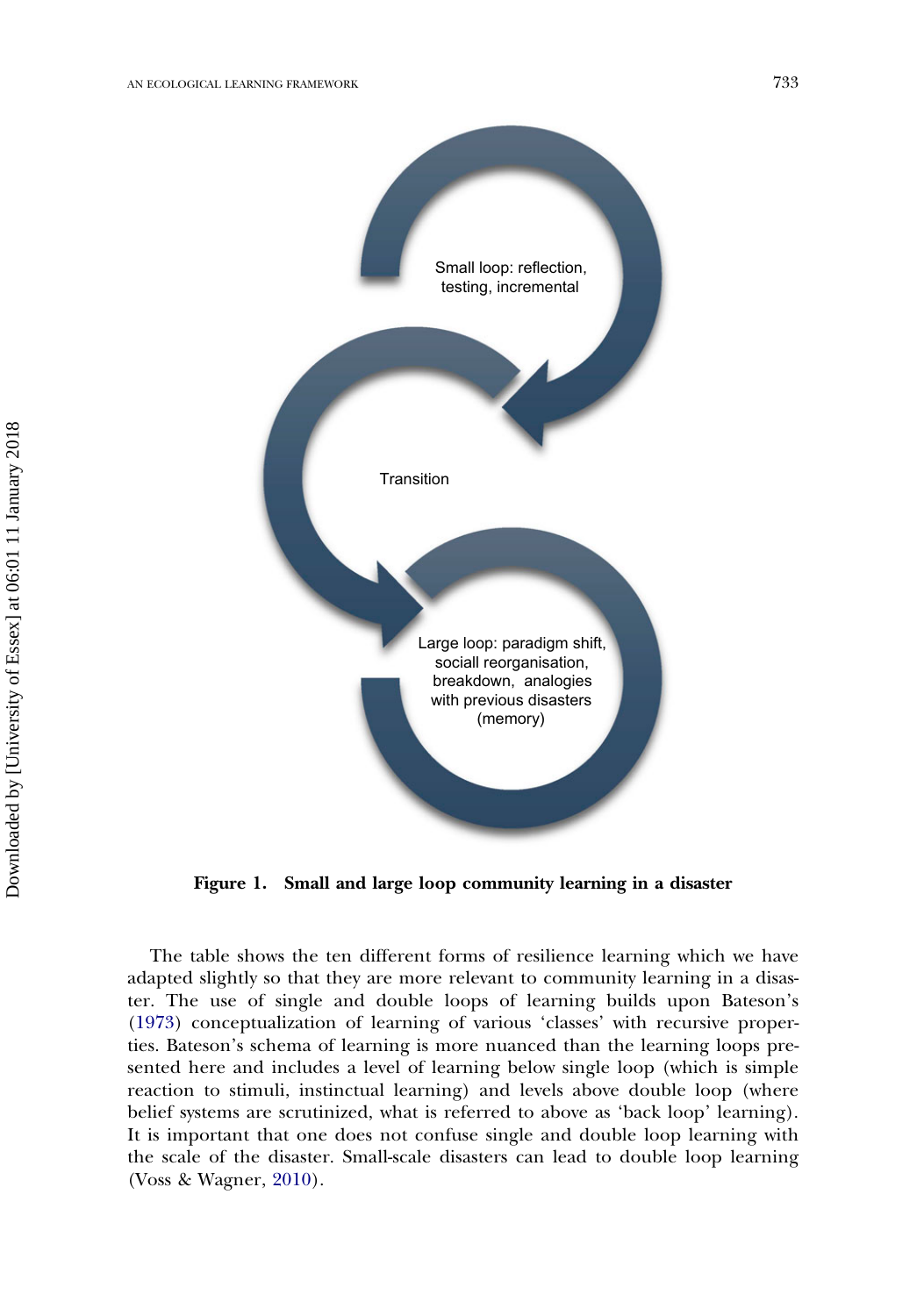#### Methodology

A comparative case study methodology (Lange, [2013](#page-27-0)) was used to consider community learning catastrophes and major disasters in five counties. The disasters considered were selected as either a 'major disaster' or 'catastrophe' according to the criteria developed by Perry and Quarantelli [\(2005](#page-27-0)). A catastrophe is when the capacity of the locally situated preparedness effort is overwhelmed with the need to rely upon national, or even international, resources, whereas a major disaster is one where regional resources can bound the disaster. Each of the cases involved widespread elements of infrastructure attack and/or failure, requiring some kind of community action in terms of how resources were to be allocated.

A mixed selection approach was used (Lange, [2013](#page-27-0), p. 155) where cases that were both typical (major disasters) and atypical (catastrophes) were used to examine a variety of community learning responses under conditions of duress. Catastrophes and disasters from five developed countries (Japan, the USA, the UK, Germany and New Zealand) were selected for three reasons. Firstly, there are similarities between them all in that they are developed countries, with similar levels of GDP/capita. Selecting countries which faced different levels of GDP might lead to very divergent conclusions concerning community learning. Secondly, the countries are also different in terms of those facing sizeable natural disasters (Japan, New Zealand), and through a varieties of capitalism model (the UK, the USA and New Zealand as 'liberal market economies' and Germany and Japan as 'co-ordinated market economies'). Hence, the conclusions given in the paper are for countries which might be considered to be developed, but which are also different in various ways.

The case studies were analysed using a range of documentary data to consider effects and community response/learning at different time intervals. By documentary data, we mean secondary sources such as newspapers, magazine articles and articles from the Internet. The aim was to produce a case study of the major parameters of the disaster, or catastrophe, with particular emphasis on population response. We hence base our case studies on documentary data (Punch, [2009,](#page-27-0)p. 159) For each case study, we created a table to show the population response at different periods in the disaster from its initial inception, through response and recovery. We used the typology initially developed (Table [1\)](#page-9-0) to attempt to classify each study and then considered areas of similarity and difference between the studies, using an iterative methodology (Srivastava & Hopwood, [2009\)](#page-27-0) whereby we considered the construction of the taxonomy alongside the case studies. Table [2](#page-11-0) provides information concerning each of the case studies.

#### Findings

As expected, we did not find a single model of community learning that fitted all types of disasters, or catastrophes, which we examined. Rather, we found that there were examples of different types of community learning, ranging from very small adaptations to paradigm shifts. In order to classify these, we used examples from the framework developed in Table [1](#page-9-0). However, we considered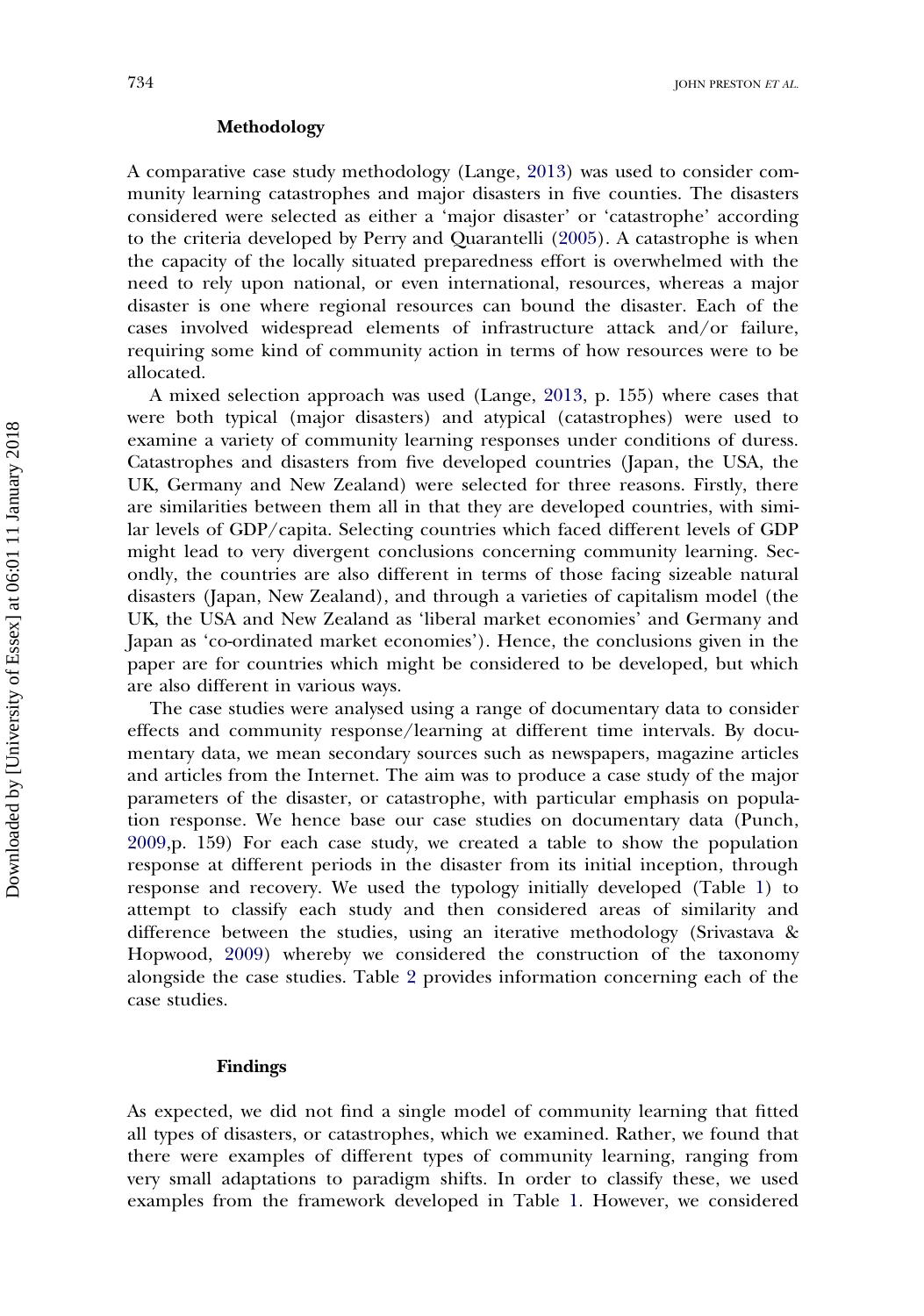<span id="page-9-0"></span>

| Type of learning                         | Description                                                                                                                                                                                                                                     | Example                                                                                                                                                                                                                         | Loops                                                                   |
|------------------------------------------|-------------------------------------------------------------------------------------------------------------------------------------------------------------------------------------------------------------------------------------------------|---------------------------------------------------------------------------------------------------------------------------------------------------------------------------------------------------------------------------------|-------------------------------------------------------------------------|
| Loop learning<br>and spirals of<br>steps | Small and large loops<br>of learning,<br>exchanges of<br>information and<br>paradigm shifts. The<br>disaster leads to<br>learning and<br>experimentation as<br>well as paradigm<br>shifts in community<br>learning and                          | Disaster leads to<br>information<br>exchanges and<br>eventually to new ways<br>of community<br>learning and<br>organization. Victims<br>set up local meetings<br>and discussion leads<br>to new ways of<br>organizing resources | Small/large loop                                                        |
| Windows of<br>opportunities              | organization<br>Unexpected<br>connections and areas<br>for collaboration<br>occur                                                                                                                                                               | A novel organization<br>or information<br>sharing method leads<br>to idiosyncratic<br>methods of<br>community learning<br>that change the way<br>in which the disaster<br>is dealt with                                         | Small/large loop                                                        |
| Memory                                   | Current knowledge<br>becomes a way to<br>conceptualize the<br>post-disaster scenario.<br>Communities draw on<br>current<br>understandings and<br>shared history to                                                                              | The community draw<br>on the knowledge of<br>a previous disaster to<br>learn how to deal with<br>this one                                                                                                                       | Large loop learning<br>in terms of drawing<br>on previous<br>experience |
| Reorganization                           | manage the disaster<br>Current assumptions<br>and objectives are<br>challenged, and<br>institutional<br>structures questioned.<br>The disaster leads to<br>a fundamental<br>change in the way in<br>which resource<br>management is             | The disaster leads to<br>questioning of<br>existing institutions<br>and processes. A new<br>way of allocating<br>resources and<br>learning about the<br>disaster arises and<br>displaces the previous<br>method                 | Small/large loop                                                        |
| Experimentation                          | employed<br>Small loop learning—<br>questioning theories<br>and putting ideas into<br>practice.<br>Communities learn<br>through<br>experimentation,<br>which could<br>potentially shift the<br>paradigm concerning<br>community<br>organization | The community<br>learning involves<br>experimentation<br>which could change<br>the way in which the<br>community deal with<br>the disaster in future                                                                            | Small loop/large loop                                                   |

Table 1. A taxonomy of community learning in a disaster

(Continued)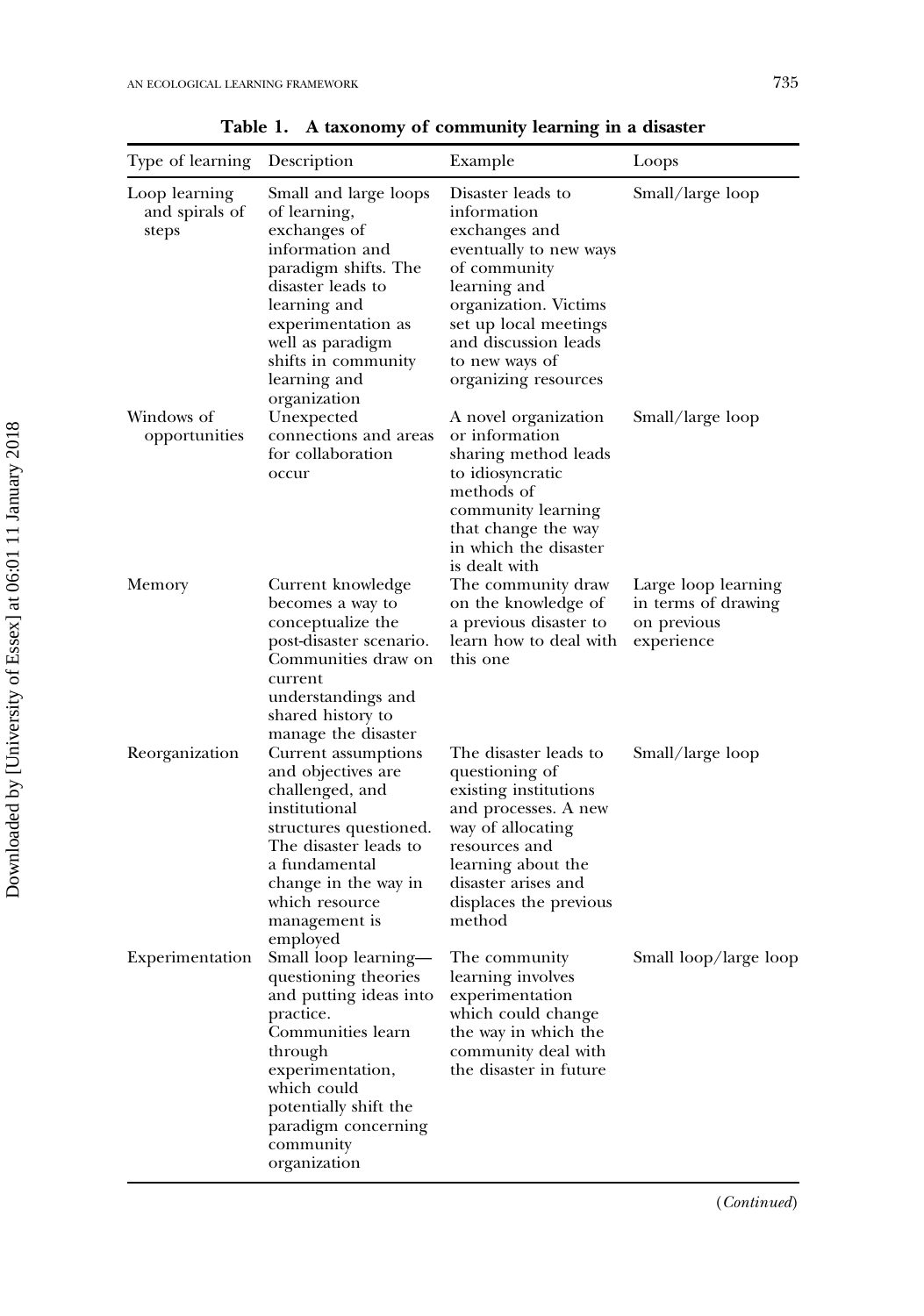| Type of learning                     | Description                                                                                                        | Example                                                                                                                                        | Loops                                                                                                                                                                                                                                             |
|--------------------------------------|--------------------------------------------------------------------------------------------------------------------|------------------------------------------------------------------------------------------------------------------------------------------------|---------------------------------------------------------------------------------------------------------------------------------------------------------------------------------------------------------------------------------------------------|
| Back-loop<br>learning                | Co-production and<br>reclamation of voice.<br>The community<br>manages the disaster<br>itself                      | The community<br>reclaim the meaning<br>of the disaster and<br>take control of the<br>terms of the crisis                                      | Back-loop learning<br>can be a form of<br>learning above what<br>has been called here<br>'double loop'<br>learning (Bateson,<br>1973) as it involves a<br>redefinition of the<br>initial problem (in<br>this case the disaster<br><i>itself</i> ) |
| Self-organization                    | Mutual aid and<br>spontaneous<br>cooperation. The<br>community learns to<br>allocate resources and<br>mutual aid   | The community<br>determine the<br>allocation and<br>distribution of<br>resources in a<br>cooperative manner                                    | Small loop/large loop                                                                                                                                                                                                                             |
| Revolting                            | Rapid breaking down<br>of power relations. A<br>revolutionary change<br>in power relations<br>occurs               | The community take<br>direct, non-violent<br>(and possibly violent)<br>action against existing<br>social conditions and<br>agents of authority | Small loop/large loop                                                                                                                                                                                                                             |
| Small<br>disturbance<br>and surprise | Current order<br>maintained,<br>incremental learning<br>with elements of<br>novelty. There is no<br>paradigm shift | The community react.<br>to a small,<br>unexpected, event but<br>this does not change<br>learning behaviour<br>from its usual<br>trajectory     | Small loop                                                                                                                                                                                                                                        |
| Navigating<br>transitions            | Communities learn to<br>deal with each stage<br>in the disaster as it<br>occurs. There is no<br>paradigm shift     | The community<br>learns to deal with<br>problems as they arise                                                                                 | Small loop                                                                                                                                                                                                                                        |

Table 1. (Continued).

that this initial framework was too subtle, and there were three broad community learning types that emerge: navigation (small loops of learning and navigating transitions), organization (self-organization and reorganization) and reframing (memory, revolting and back-loop learning).

#### Navigation: small loops of learning and navigating transitions

In some of the disasters, we found that communities were learning incrementally, experimentally and were navigating events as they occurred. They were not drawing significantly on experiences from past disasters, or changing the disaster paradigm. The learning involved small adaptations, experiments and navigating transitions as they occurred. We call these responses to these transitions navigation—shorthand for 'disaster navigation'.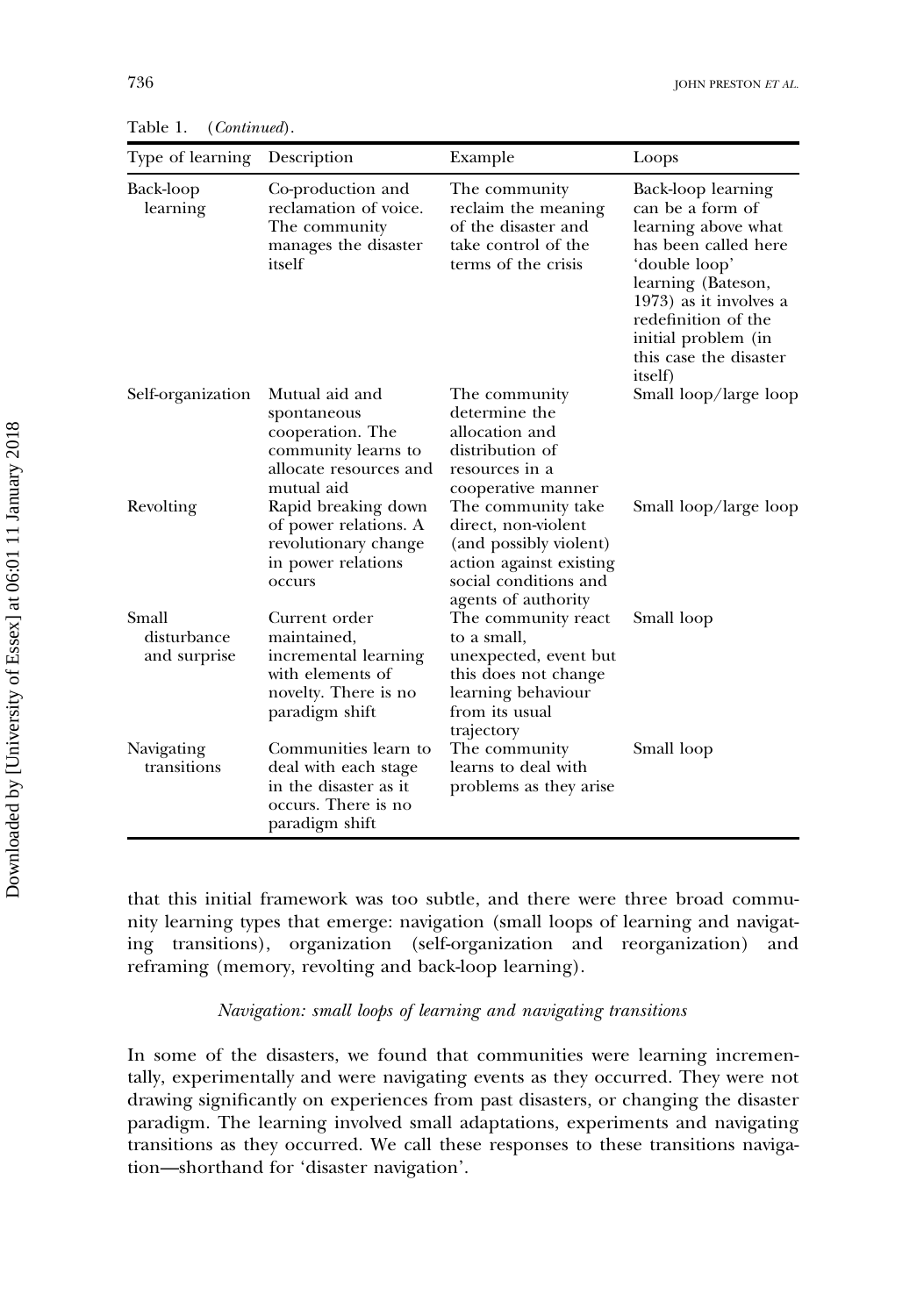<span id="page-11-0"></span>

| Country and disaster                                                | Disaster or catastrophe?                                                                                                                             | Background                                                                                                                                                                                                                       |
|---------------------------------------------------------------------|------------------------------------------------------------------------------------------------------------------------------------------------------|----------------------------------------------------------------------------------------------------------------------------------------------------------------------------------------------------------------------------------|
| Earthquake and Tsunami 11<br>Japan: Great East Japan<br>March, 2011 | The facilities and operational bases of most<br>Most or all of the community was heavily<br>Catastrophe<br>impacted                                  | (Magnitude 9) and the largest recorded tsunami<br>The catastrophe was the combination of the<br>-39.7 m was recorded at the highest point.<br>$90\%$ of 18,800 casualties were killed by<br>largest recorded earthquake in Japan |
|                                                                     | Local officials were unable to undertake their<br>usual work role, and this extended into the<br>emergency organizations were hit<br>recovery period | resulted in unmeasurable damage. There were<br>drowning. The tsunami triggered the accident<br>at the Fukushima nuclear power plant, which                                                                                       |
|                                                                     | Many leadership roles had to be provided by<br>outsiders to the community                                                                            | more than 1,000 aftershocks of which 80 were<br>over Magnitude 6                                                                                                                                                                 |
|                                                                     | Help from nearby communities could not be<br>provided                                                                                                | Miyagi, Iwate and Fukushima Prefectures was<br>Large part of the physical infrastructure in                                                                                                                                      |
|                                                                     | All of the everyday community functions were<br>sharply and concurrently interrupted                                                                 | government offices, cultural properties and also<br>swept away by the tsunami-ports, airports,<br>railways, major roads, hospitals, schools,                                                                                     |
|                                                                     |                                                                                                                                                      | Telecommunications, gas, electricity, water and<br>transport were severely disrupted<br>evacuation sites                                                                                                                         |
|                                                                     |                                                                                                                                                      | The tsunami resulted in over 340,000 displaced<br>people in the Tohoku region, and shortages of<br>food, water, shelter, medicine and fuel for<br>survivors                                                                      |
|                                                                     |                                                                                                                                                      | approximately 25 million tons of rubble and<br>The earthquake and tsunami created<br>debris                                                                                                                                      |
| eruptions March 2012-present<br>Japan: Volcano Sakurajima           | The facilities and operational bases of most<br>A minor disaster                                                                                     | Volcano Sakurajima erupted in June 2006 for<br>The Showa Crater on the southern slope of                                                                                                                                         |
|                                                                     | Life in many contiguous areas went on almost<br>emergency organizations were not hit<br>normally                                                     | have continued. The Level 3 warning (no entry<br>the first time in 58 years. Since then, eruptions<br>within 2 km of the crater) has remained                                                                                    |

Table 2. Case studies Table 2. Case studies

Downloaded by [University of Essex] at 06:01 11 January 2018

Downloaded by [University of Essex] at 06:01 11 January 2018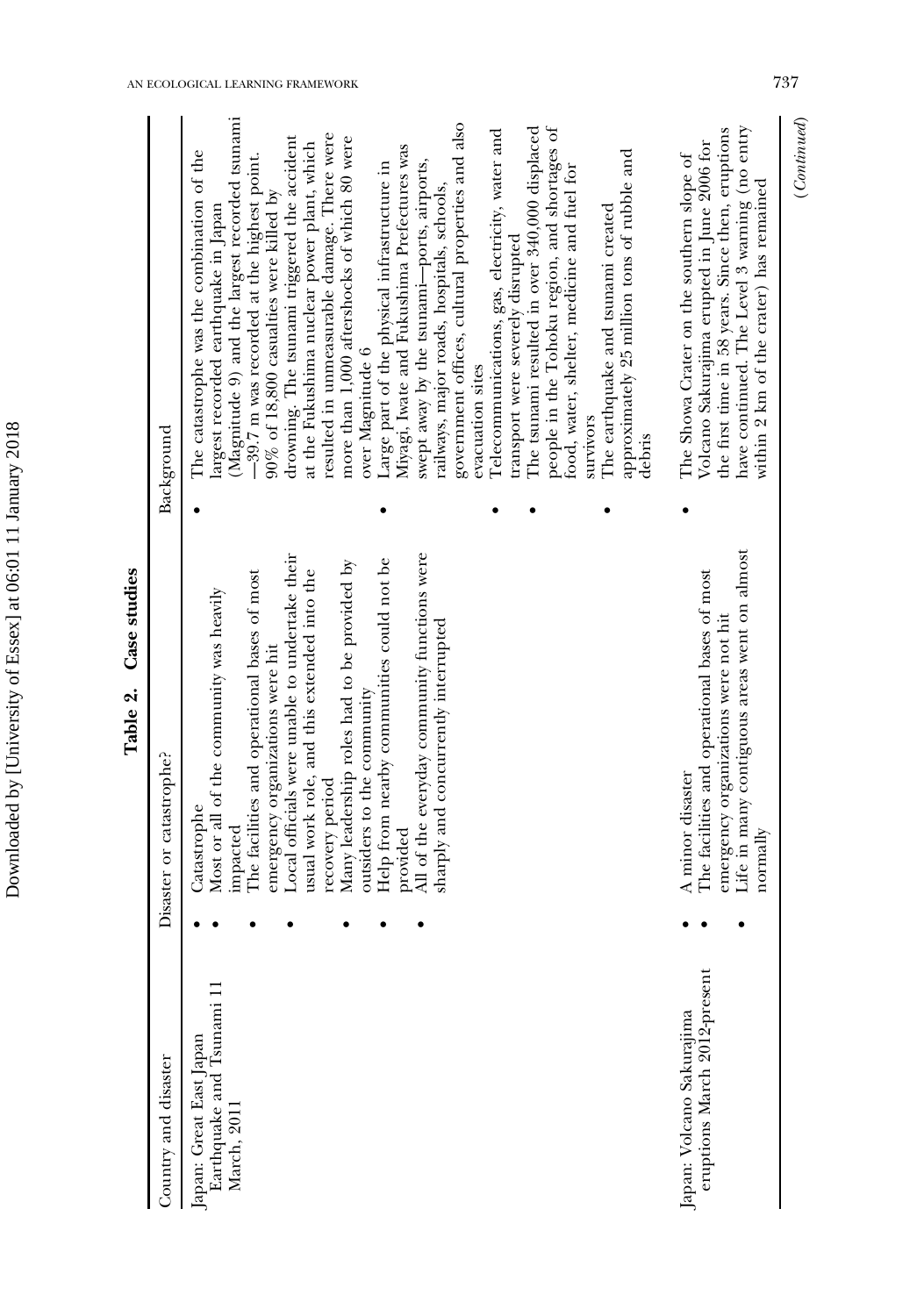| 1                                                              |
|----------------------------------------------------------------|
| ֡֡֡֡֡֡֡֡֡<br>I                                                 |
|                                                                |
|                                                                |
| ׇ֚֕֡<br>$\ddot{\phantom{a}}$                                   |
| ١<br>I<br>$\frac{1}{2}$<br>ו<br>ו<br>֚֘֝                       |
| ֠<br>í                                                         |
| ֠                                                              |
| ֧֧֢ׅׅׅ֧֧֧֧֦֧֧֧֧֧֧֦֧֚֚֚֚֚֚֚֚֚֚֚֚֚֚֚֚֚֚֚֡֡֘֓֡֡֡֓֡֡֬֓֡֬֓֞֓֓֓֓֓֓֓֓ |
|                                                                |
| i<br>)                                                         |
|                                                                |
|                                                                |
|                                                                |
| ļ                                                              |

| (Continued).<br>Fable 2.                            |                                                                                                                                                                                                                                                                                   |                                                                                                                                                                                                                                                                                                                                                                                                                                                                                                                                                                                                                                                                                                                                                                                                                                                                                                                                                       |
|-----------------------------------------------------|-----------------------------------------------------------------------------------------------------------------------------------------------------------------------------------------------------------------------------------------------------------------------------------|-------------------------------------------------------------------------------------------------------------------------------------------------------------------------------------------------------------------------------------------------------------------------------------------------------------------------------------------------------------------------------------------------------------------------------------------------------------------------------------------------------------------------------------------------------------------------------------------------------------------------------------------------------------------------------------------------------------------------------------------------------------------------------------------------------------------------------------------------------------------------------------------------------------------------------------------------------|
| Country and disaster                                | Disaster or catastrophe?                                                                                                                                                                                                                                                          | Background                                                                                                                                                                                                                                                                                                                                                                                                                                                                                                                                                                                                                                                                                                                                                                                                                                                                                                                                            |
|                                                     | The event attracted attention from outside the<br>community media only for a few days                                                                                                                                                                                             | on 18 August, 2013, which yielded a 5,000-metre<br>ash fall and cleaning the road. Farm goods were<br>The ash fall was 5mm in Kagoshima City, and it<br>Volcanic elements, such as gas, ash, lapilli, have<br>in the air. Road sweepers operated for two days<br>main road on the Sakurajima Island was closed<br>for half a day for the purpose of removing the<br>There are 5,000 inhabitants on the Sakurajima<br>caused problems to infrastructure, particularly<br>also caused 'makiagari', the curling of the ash<br>One of the largest eruptions occurred at 16:31<br>unchanged since it was issued in March 2012.<br>ruined when they were covered by ash which<br>couple of minutes, and was followed by ash<br>roads and farms. In 2012, for example, the<br>volcanic column. The eruption lasted for a<br>clouds which moved to the town centre of<br>reduces the quality of the products<br>to remove the ash<br>Kagoshima City<br>Island |
| Earthquake Feb 22nd 2011<br>New Zealand: Canterbury | Local officials unable to take on normal work<br>role due to damage to the built environment<br>Hardest hit communities in East of city could<br>Massive failure of critical and lifeline<br>Massive impact on built structure<br>not be reached<br>infrastructure<br>Catastrophe | Telecommunications networks, electricity, water,<br>followed by a series of severe aftershocks over<br>transport, road networks were all severely<br>Devastating earthquake (6.3 magnitude)<br>several months<br>damaged                                                                                                                                                                                                                                                                                                                                                                                                                                                                                                                                                                                                                                                                                                                              |
|                                                     |                                                                                                                                                                                                                                                                                   | (Continued)                                                                                                                                                                                                                                                                                                                                                                                                                                                                                                                                                                                                                                                                                                                                                                                                                                                                                                                                           |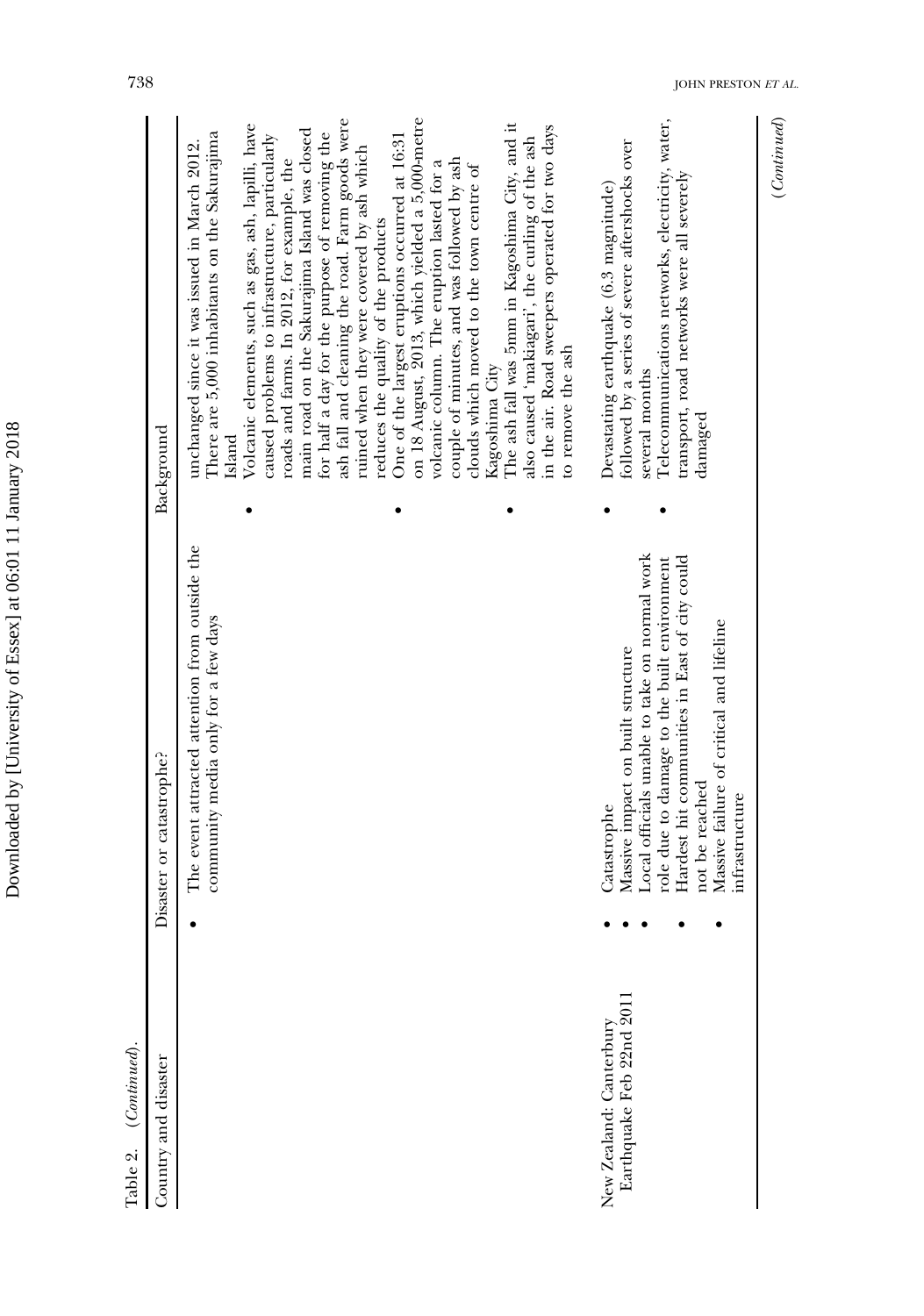| ֠<br>I<br>֠                                                            |
|------------------------------------------------------------------------|
| ׇ֚֕֡<br>֖֖֖֖֧֖ׅ֪֪ׅ֖֧֪ׅ֚֚֚֚֚֚֚֚֚֚֚֚֚֚֚֚֚֚֚֚֚֚֚֚֚֚֬֝֝֟֓֡֝                |
| ١<br>֚֘<br>ı<br>ׇ֚֡<br>֠<br>l                                          |
| ֚֚֬<br>l<br>֕<br>i<br>֕                                                |
| ֖֖֪ׅ֪ׅ֚֚֚֚֚֚֚֚֚֚֚֚֚֬֝֝֝֬֝֝֬֝֬֝֬֝֬֝֬֝֬֝֓֬֝֓֬֝֓֬֝֬֝֓֬֝֓֬֝֓֬֝֬֝<br>I<br>١ |
| ļ                                                                      |

| I<br>Î<br>Ξ<br>۰,      |
|------------------------|
| ٠<br>r<br>G<br>J<br>-3 |

| $\label{eq:constrained} (Continued).$<br>Table 2.                        |                                                                                                                                |                                                                                                                                           |
|--------------------------------------------------------------------------|--------------------------------------------------------------------------------------------------------------------------------|-------------------------------------------------------------------------------------------------------------------------------------------|
| Country and disaster                                                     | Disaster or catastrophe?                                                                                                       | Background                                                                                                                                |
|                                                                          | Head of Ministry of Civil Defence taking on role<br>National state of emergency declared involving<br>as 'National Controller' |                                                                                                                                           |
| eruptions 7 August and 21<br>New Zealand: Mt Tongariro<br>November, 2012 | The facilities and operational bases of most<br>emergency organizations were not hit<br>Disaster                               | The Te Maari crater on the northern slope of<br>signs, followed by an earthquake which lasted<br>Mt Tongariro erupted without any warning |
|                                                                          | Life in many contiguous areas went on almost<br>normal                                                                         | Ash and rock were ejected within a 1km radius<br>for 5 min                                                                                |
|                                                                          | The event attracted attention from outside the<br>community media only for a few days                                          | damage to the Ketetahi Hut and the Tongariro<br>Flying rocks in the eruption caused some<br>of the crater                                 |
|                                                                          |                                                                                                                                | Ash accumulated by 5mm near Lake Rotoaira,<br>which required removing<br>Alpine Crossing track                                            |
|                                                                          |                                                                                                                                | The air smelled of sulphur even in the town<br>Waiouru 30km away                                                                          |
|                                                                          |                                                                                                                                | Road around Mt Tongariro were closed, and the<br>Some roads in the Tongariro National Park                                                |
|                                                                          |                                                                                                                                | On 21 November, a small amount of ash and<br>huts on the mountain were closed                                                             |
|                                                                          |                                                                                                                                | gas erupted from the same crater                                                                                                          |
| United States: Hurricane Sandy,                                          | Catastrophe                                                                                                                    | Hurricane Sandy destroyed or damaged at least                                                                                             |
| 2012                                                                     | This is a catastrophe as a huge percentage of<br>multiple communities were affected, with                                      | Caused an estimated \$65 Billion worth of<br>650,000 houses                                                                               |
|                                                                          | damage affecting a significant amount of                                                                                       | damage                                                                                                                                    |
|                                                                          | homes, businesses, schools and other                                                                                           | Left 8.5 million customers in 21 states without                                                                                           |
|                                                                          | community functions. It affected multiple<br>infrastructures and additionally affected                                         | Resulted in 222 deaths (although figures vary<br>power                                                                                    |
|                                                                          | multiple emergency services                                                                                                    | slightly in the media) which were 147 direct<br>deaths and 75 indirect                                                                    |

(Continued)

 $(Continued) % \begin{minipage}[b]{0.5\linewidth} \centering \centerline{\includegraphics[width=0.5\linewidth]{images/STM100020.jpg} \centerline{\includegraphics[width=0.5\linewidth]{images/STM100020.jpg} \centerline{\includegraphics[width=0.5\linewidth]{images/STM100020.jpg} \centerline{\includegraphics[width=0.5\linewidth]{images/STM100020.jpg} \centerline{\includegraphics[width=0.5\linewidth]{images/STM100020.jpg} \centerline{\includegraphics[width=0.5\linewidth]{images/STM100020.jpg} \centerline{\includegraphics[width=0.5\linewidth]{images/STM100020.jpg} \centerline{\includegraphics[width$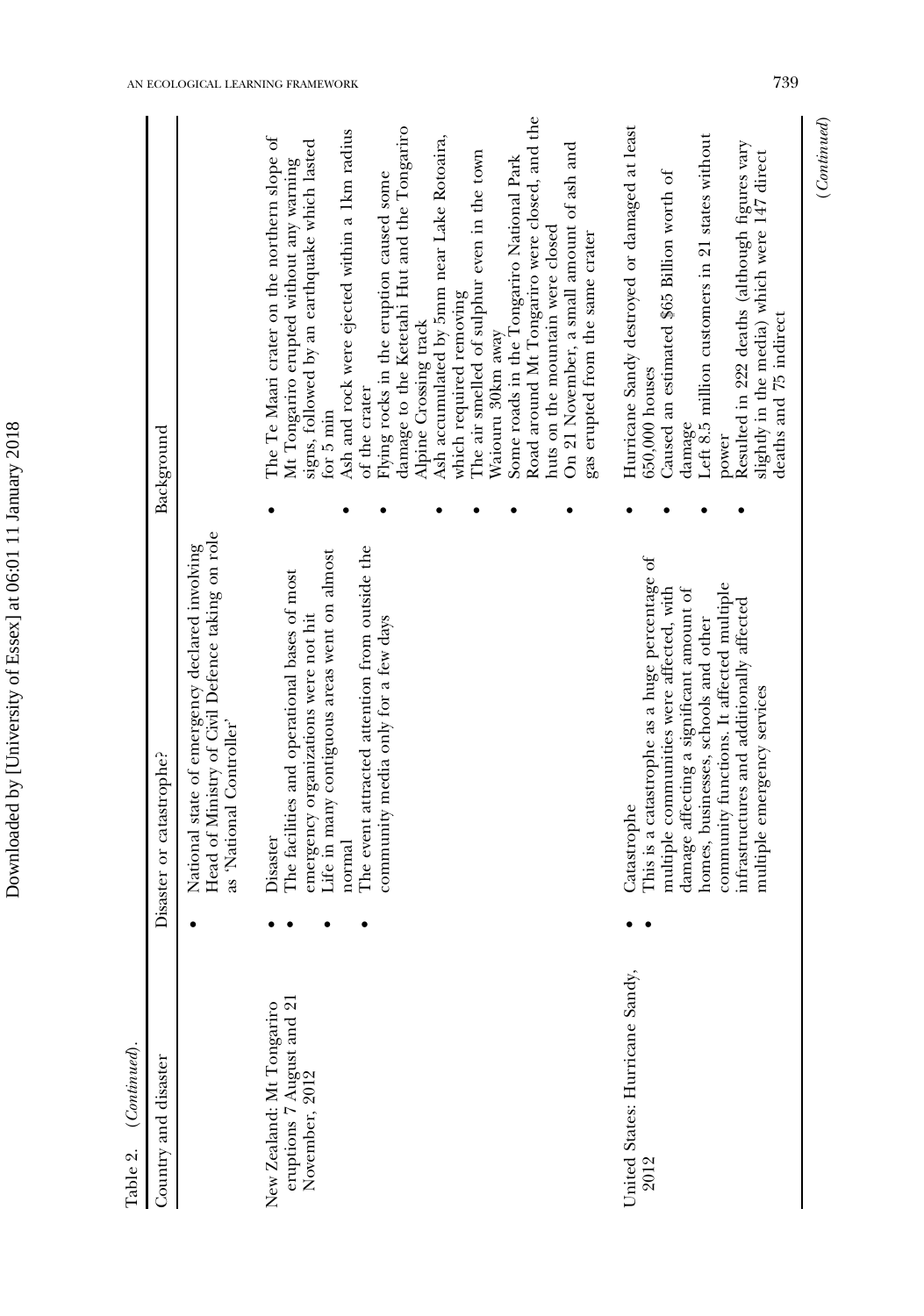| J<br>j                                                                                                                                                 |
|--------------------------------------------------------------------------------------------------------------------------------------------------------|
| J                                                                                                                                                      |
| İ                                                                                                                                                      |
| l                                                                                                                                                      |
| ì<br>j                                                                                                                                                 |
| ֧֦֧֦֧֦֧֦֧֦֧֦֧ׅ֧ׅ֧֧֧֦֧֧֪֪֪֦֧֧֧֚֝֜֜֝֬֝֬֝֬֝֬֝֬֝֬֝֬֝֬<br>֖֖֖֖֖֖֧֪֪ׅ֪֪֪ׅ֧֪֪֪֪֪֪֪֪֪֪֪֪֪֪֪֪֪֪֪֪֪֪֪֪֪֪֪֚֚֚֚֚֚֚֚֚֚֚֚֚֚֚֚֚֚֚֚֚֚֚֚֚֚֬֝֓֞֓֞֓֓֬֝֬֓<br>------<br>֚֘֝ |
| I<br>l                                                                                                                                                 |
| ֖֖֖֖֪ׅ֖֪ׅ֖֪֪ׅ֚֚֚֚֚֚֚֚֚֚֚֚֡֡֝֬֝֝֝֟֓֝֬֝֬֝֬֝֬֝֝֬֝֝֝֬֝֝֬֝֝֬֝֬֝֝֬֝֬֝֬֝֬֝֬֝֬֝֬֝֬֝֬֝֬֝֝֞֝֞֝֬֝֝֬֝֝<br>֧֧֪֪֧֪֪֧֪֪֧֪֪֧֝֝֝֝<br>֕                                  |
|                                                                                                                                                        |
| ׅׅ֧֧֧֧֚֚֚֚֚֚֚֚֚֚֚֚֚֚֚֚֚֡֡֡֡֡֡֡֡֡֡֬֓֡֡֡֬֓֡֡֬֓֓֬֓                                                                                                        |
| i                                                                                                                                                      |
|                                                                                                                                                        |
|                                                                                                                                                        |
| $\overline{a}$                                                                                                                                         |
|                                                                                                                                                        |
| ļ                                                                                                                                                      |

Table 2. (Continued). Table 2. (Continued).

| $\cup$ of $\omega$ and $\omega$ and $\omega$ .<br>ranne 4. |                                                  |                                                  |
|------------------------------------------------------------|--------------------------------------------------|--------------------------------------------------|
| Country and disaster                                       | Disaster or catastrophe?                         | Background                                       |
|                                                            |                                                  | Power lines were damaged by the winds and        |
|                                                            |                                                  | flooding affected the electric substations       |
|                                                            |                                                  | Critical terminals for petroleum and petroleum   |
|                                                            |                                                  | products were badly damaged                      |
|                                                            |                                                  | Three reactors were impacted either by shutting  |
|                                                            |                                                  | down completely or by tripping during the        |
|                                                            |                                                  | storm                                            |
|                                                            |                                                  | There were gas shortage issues due to gas        |
|                                                            |                                                  | stations not having electrical power-this led to |
|                                                            |                                                  | gas rationing                                    |
|                                                            |                                                  | The accompanying storm surge flooded New         |
|                                                            |                                                  | York City's subway tunnels, impacted on          |
|                                                            |                                                  | runways at La Guardia and Kennedy airports       |
|                                                            |                                                  | and damaged the New Jersey transit system        |
|                                                            |                                                  | Telephone and internet services were impacted    |
|                                                            |                                                  | by the flooding leaving customers without        |
|                                                            |                                                  | means of communication and AT&T, Sprint and      |
|                                                            |                                                  | Verizon (cell phone companies) all stated they   |
|                                                            |                                                  | could not send people to assess the damage due   |
|                                                            |                                                  | to the continued flooding and poor weather       |
|                                                            |                                                  | conditions                                       |
|                                                            |                                                  | Hospitals were impacted with a major hospital    |
|                                                            |                                                  | in New York City having to evacuate newborn      |
|                                                            |                                                  | babies from intensive care units due to the      |
|                                                            |                                                  | backup generator failing                         |
|                                                            |                                                  | 911 services were overloaded                     |
|                                                            |                                                  | Schools closed                                   |
|                                                            |                                                  |                                                  |
| United States: Mississippi River                           | Disaster                                         | The largest and most damaging floods recorded    |
| Floods, 201                                                | This is a disaster not a catastrophe as even     | in the US waterway                               |
|                                                            | though some people lost their lives it was not a | Caused \$2.8 Billion in damage                   |
|                                                            |                                                  | $\left(Continued\right)$                         |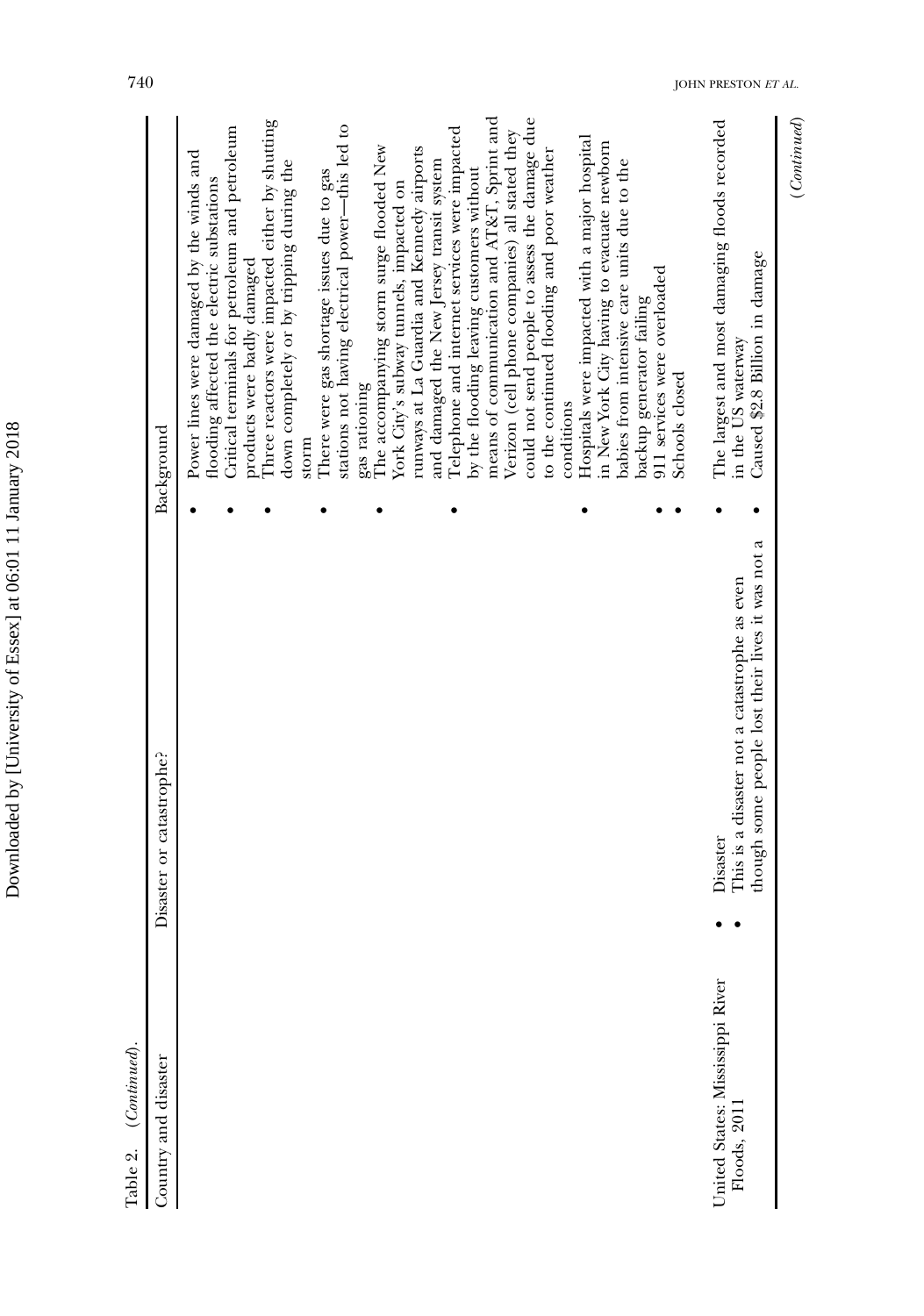| l<br>J                                          |
|-------------------------------------------------|
|                                                 |
|                                                 |
| ١<br>I<br>j<br>֚֘<br>ı<br>ļ<br>j<br>I<br>֠<br>l |
| I<br>l<br>֚֕֡<br>֕<br>I<br>ׇ֚֘                  |
| į                                               |
|                                                 |
|                                                 |
| ļ                                               |

| Table 2. (Continued). |                                                                                                     |                                                                                                      |
|-----------------------|-----------------------------------------------------------------------------------------------------|------------------------------------------------------------------------------------------------------|
| Country and disaster  | Disaster or catastrophe?                                                                            | Background                                                                                           |
|                       | significant proportion of the population. The<br>emergency services, Army, government and           | melting and heavy rain including a series of<br>Caused by late winter and early spring snow          |
|                       | Federal agencies could still function and plans                                                     | Tornados across two days in April 2011                                                               |
|                       | were able to be implemented in order to cope.                                                       | The river in central Memphis had swelled to 3                                                        |
|                       | Even though infrastructures were impacted, they<br>were restricted to the flooded vicinity and were | Water surged over the banks of the Mississippi<br>miles wide (it is usually $\frac{1}{2}$ mile wide) |
|                       | able to be restored                                                                                 | River                                                                                                |
|                       |                                                                                                     | Water was purposely diverted from large                                                              |
|                       |                                                                                                     | embankments built after the floods in 1927<br>settlements by the blasting of levees (the             |
|                       |                                                                                                     | along the river to prevent flooding) and                                                             |
|                       |                                                                                                     | opening of spillways                                                                                 |
|                       |                                                                                                     | Thousands of square miles of land (both                                                              |
|                       |                                                                                                     | agricultural and residential) were submerged                                                         |
|                       |                                                                                                     | under water                                                                                          |
|                       |                                                                                                     | Many areas along the Mississippi River                                                               |
|                       |                                                                                                     | experienced flooding including Illinois,                                                             |
|                       |                                                                                                     | Missouri, Kentucky, Tennessee, Arkansas,                                                             |
|                       |                                                                                                     | Mississippi and Louisiana with reports stating                                                       |
|                       |                                                                                                     | that 119 counties were hit                                                                           |
|                       |                                                                                                     | President Barack Obama declared three western                                                        |
|                       |                                                                                                     | counties as federal disaster areas                                                                   |
|                       |                                                                                                     | More than 21,000 homes and businesses were                                                           |
|                       |                                                                                                     | affected                                                                                             |
|                       |                                                                                                     | many deaths were reported approximately 400<br>Several people drowned in flash floods and            |
|                       |                                                                                                     | Shipping, industrial and agricultural industries                                                     |
|                       |                                                                                                     | were significantly impacted                                                                          |
|                       |                                                                                                     | Petrol refineries were shut down which                                                               |
|                       |                                                                                                     | accounted for a substantial amount of domestic                                                       |
|                       |                                                                                                     | gas production                                                                                       |

(Continued)

 $\label{eq:constrained} (Continued)$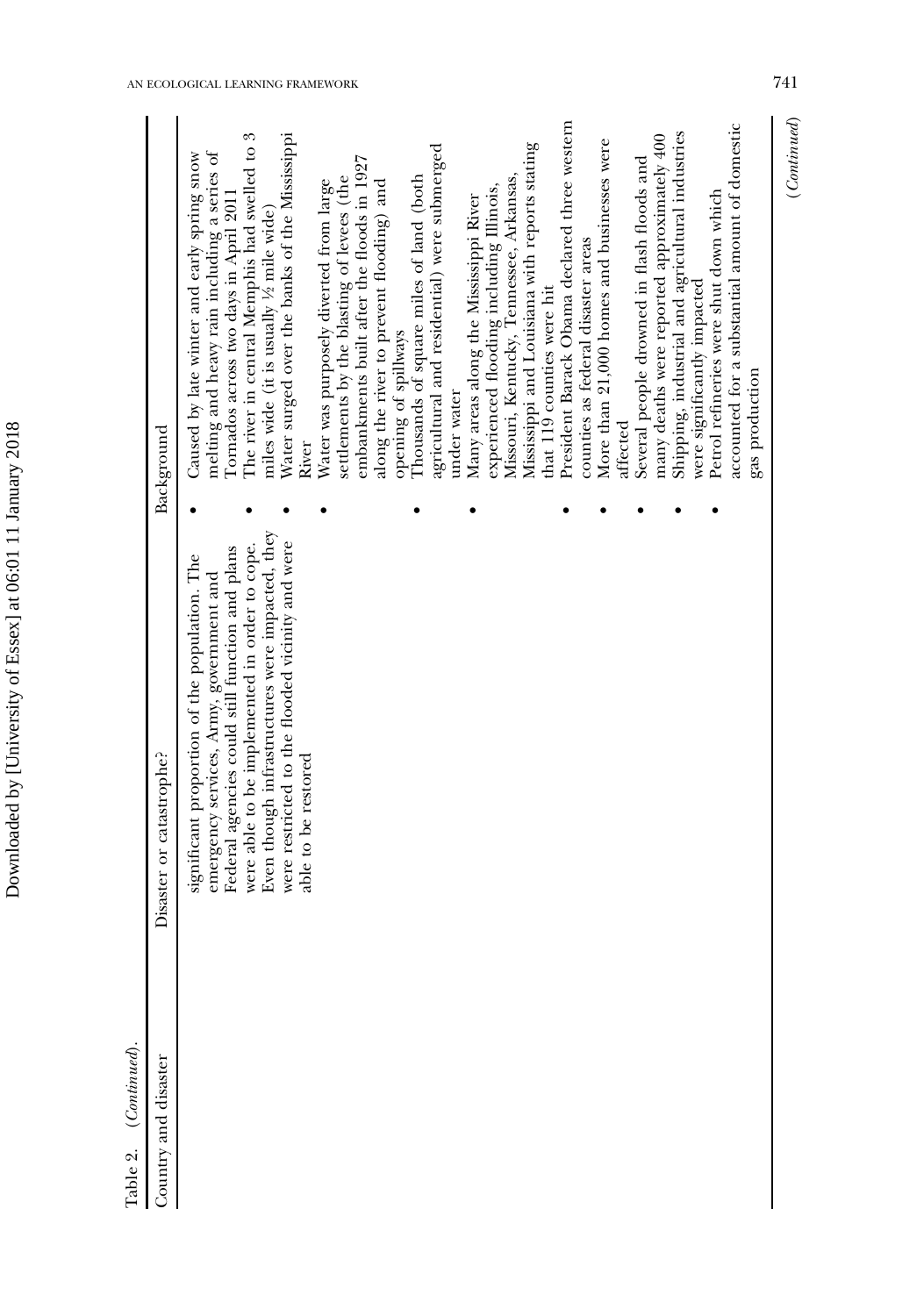| J                                |
|----------------------------------|
|                                  |
| $\sim$ M.                        |
| $\ddot{\phantom{a}}$<br>ׇ֚֡<br>I |
| i<br>ו<br>ו                      |
| i<br>)<br>l                      |

| (Continued).<br>Table 2.                     |                                                                                                                                                 |                                                                                                                                           |
|----------------------------------------------|-------------------------------------------------------------------------------------------------------------------------------------------------|-------------------------------------------------------------------------------------------------------------------------------------------|
| Country and disaster                         | Disaster or catastrophe?                                                                                                                        | Background                                                                                                                                |
|                                              |                                                                                                                                                 | A nuclear generating station had a refuelling<br>A main grain-shipping port was closed<br>Major shipments of coal were delayed            |
|                                              |                                                                                                                                                 | Some highways were closed with some access<br>cut-off for two weeks<br>shut down                                                          |
| United Kingdom: 7/7 London<br>Bombings, 2005 | was not a significant number of the community.<br>Even though there was a tragic loss of lives, it<br>Disaster                                  | targeted civilians during the morning peak rush<br>London on public transport systems which<br>A series of coordinated suicide attacks in |
|                                              | impacted, these were confined to the immediate<br>vicinity and were relatively quickly restored.<br>Additionally, although infrastructures were | Four separate bombs detonated by four British<br>Islamist men-three in very quick succession<br>hour                                      |
|                                              | Emergency services were able to function and it<br>did not have a major impact on other                                                         | the fourth a while later on a double decker bus<br>detonated on London underground trains and                                             |
|                                              | communities in the same way                                                                                                                     | 52 civilians were killed, as were the four suicide<br>bombers, and a further 700 civilians were<br>in Tavistock Square                    |
|                                              |                                                                                                                                                 | The countries first ever suicide attack<br>injured                                                                                        |
|                                              |                                                                                                                                                 | The bombings impacted the power lines along<br>the train lines which caused a series of power                                             |
|                                              |                                                                                                                                                 | failures                                                                                                                                  |
|                                              |                                                                                                                                                 | Security was increased to the highest level and                                                                                           |
|                                              |                                                                                                                                                 | suspicious packages in seven other cities in the<br>JK were destroyed                                                                     |
|                                              |                                                                                                                                                 | There was disruption to the telecoms networks                                                                                             |
|                                              |                                                                                                                                                 | with Vodafone reporting their mobile phone<br>capacity had reached its capacity, other                                                    |
|                                              |                                                                                                                                                 | networks reported similar impacts and failures<br>as well as excessive usage impacting landlines                                          |
|                                              |                                                                                                                                                 |                                                                                                                                           |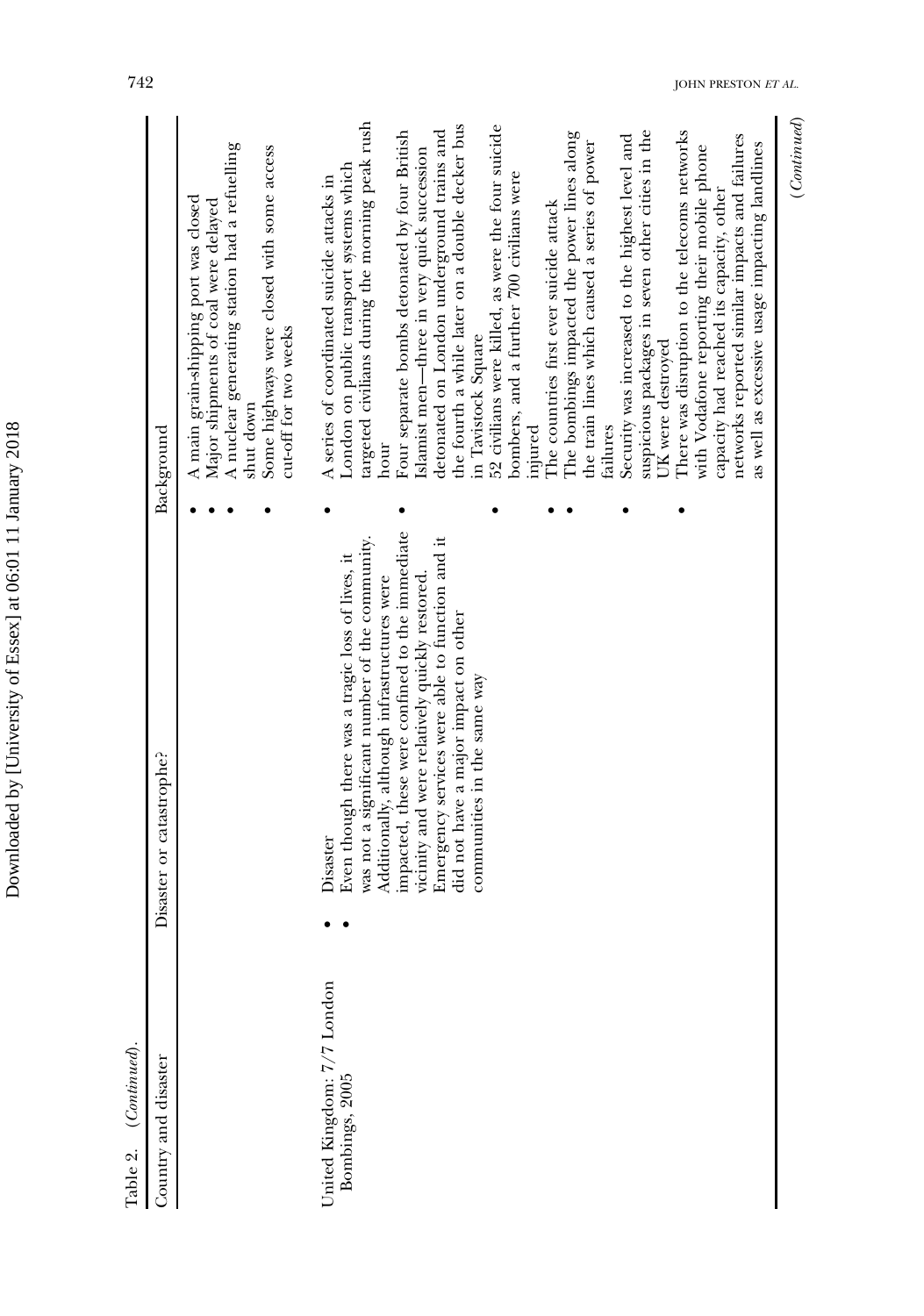| ₹<br>Î      |
|-------------|
|             |
|             |
|             |
| ٠<br>G<br>⇃ |
|             |
| $\bar{a}$   |

| $\label{eq:constrained} (Continued).$<br>Table 2. |                                                                                                |                                                                                     |  |
|---------------------------------------------------|------------------------------------------------------------------------------------------------|-------------------------------------------------------------------------------------|--|
| Country and disaster                              | Disaster or catastrophe?                                                                       | Background                                                                          |  |
|                                                   |                                                                                                | Disruption to the transport network continued<br>for weeks after the bombings       |  |
|                                                   |                                                                                                | uninterrupted throughout the day of the<br>Media coverage was continuous and        |  |
|                                                   |                                                                                                | Radio channels were blocked so crews from<br>bombings                               |  |
|                                                   |                                                                                                | dispatched could not get messages back to<br>London ambulance service that had been |  |
|                                                   |                                                                                                | controllers                                                                         |  |
| United Kingdom: Storm and                         | Disaster                                                                                       | A series of catastrophic storms and floods                                          |  |
| Flood, October 2013—February<br>2014.             | affected by the floods, it was not in clusters and<br>Even though a huge amount of people were | occurring from 27 October 2013 through to<br>February 2014                          |  |
|                                                   | did not affect most or all of England, nor did it                                              | Thousands of people had to evacuate their                                           |  |
|                                                   | structures. Emergency services were able to<br>affect most or all of the community built       | More than 5000 homes and businesses flooded<br>homes                                |  |
|                                                   | operate and local officials were able to                                                       | 625,000 homes lost power during the early                                           |  |
|                                                   | undertake their usual roles even though they                                                   | storms                                                                              |  |
|                                                   | were criticized by some victims. There was not a                                               | 750,000 homes lost power over Christmas                                             |  |
|                                                   | significant loss of life despite the many people                                               | Road closures, travel disruption and power                                          |  |
|                                                   | affected by the floods                                                                         | outages                                                                             |  |
|                                                   |                                                                                                | A stretch of railway was destroyed when a                                           |  |
|                                                   |                                                                                                | section of the sea wall in Devon collapsed and                                      |  |
|                                                   |                                                                                                | the railway to Cornwall was suspended in mid                                        |  |
|                                                   |                                                                                                | Flooding triggered landslips                                                        |  |
|                                                   |                                                                                                | All routes into south-west England were blocked                                     |  |
|                                                   |                                                                                                | by the floods and landslips                                                         |  |

(Continued)

 $(Continued) % \begin{minipage}[b]{0.5\linewidth} \centering \centerline{\includegraphics[width=0.5\linewidth]{images/STM1000.pdf} \centerline{\includegraphics[width=0.5\linewidth]{images/STM1000.pdf} \centerline{\includegraphics[width=0.5\linewidth]{images/STM1000.pdf} \centerline{\includegraphics[width=0.5\linewidth]{images/STM1000.pdf} \centerline{\includegraphics[width=0.5\linewidth]{images/STM1000.pdf} \centerline{\includegraphics[width=0.5\linewidth]{images/STM1000.pdf} \centerline{\includegraphics[width=0.5\linewidth]{images/STM1000.pdf} \centerline{\includegraphics[width=0.5\linewidth]{images/STM100$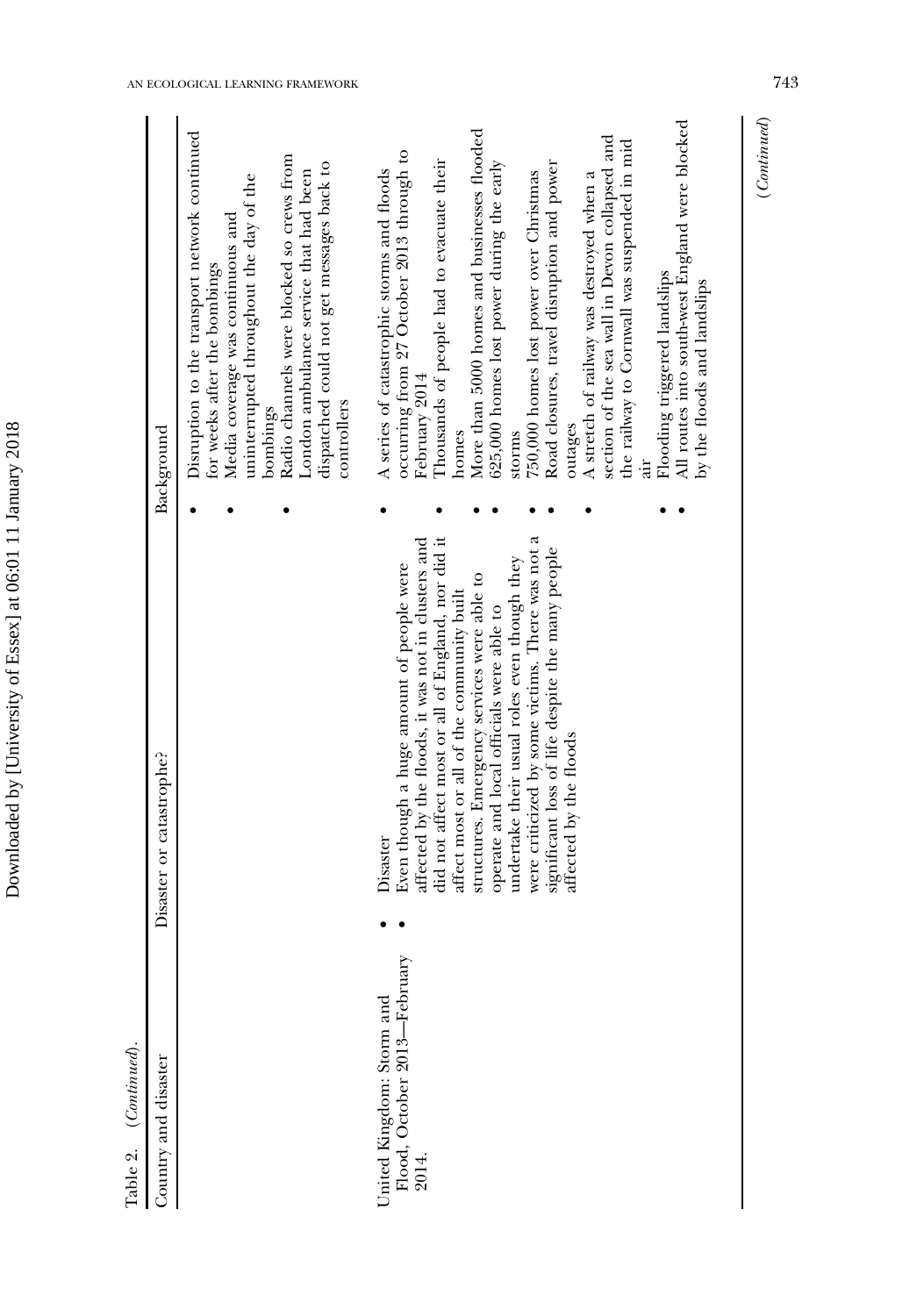| ļ<br>֠ |
|--------|
| ֠      |
|        |
| j      |
|        |
| ١      |
|        |
|        |
|        |
|        |
| I      |
|        |
|        |
| ׇ֚֕֡   |
|        |
|        |
|        |
|        |
|        |
|        |
| ı<br>I |
| l      |
| j      |
|        |
| l      |
| ţ      |
|        |
|        |
| ì      |
| ֕      |
| J      |
|        |
|        |
|        |
|        |
| י      |
| I.     |
| J      |
| ١      |
|        |
|        |
|        |
|        |
|        |
|        |
|        |
|        |
|        |
| ļ      |
|        |

| Š<br>Ξ      |
|-------------|
|             |
|             |
|             |
| ٠<br>√<br>G |
|             |
| ਰ<br>ī      |

| Table 2. (Continued).                                                                            |                                                                                                                                                                           |                                                                                                                                                                                                                                                                                                                                                                                                                                                                                                                                                                                                                                                                                                                                     |
|--------------------------------------------------------------------------------------------------|---------------------------------------------------------------------------------------------------------------------------------------------------------------------------|-------------------------------------------------------------------------------------------------------------------------------------------------------------------------------------------------------------------------------------------------------------------------------------------------------------------------------------------------------------------------------------------------------------------------------------------------------------------------------------------------------------------------------------------------------------------------------------------------------------------------------------------------------------------------------------------------------------------------------------|
| Country and disaster                                                                             | Disaster or catastrophe?                                                                                                                                                  | Background                                                                                                                                                                                                                                                                                                                                                                                                                                                                                                                                                                                                                                                                                                                          |
| Germany: Blackout Muensterland<br>November 2005                                                  | Some help provided from outside affected area<br>Effects localized, only local officials involved<br>Failure of several aspects of critical<br>infrastructure<br>Disaster | This was the largest power failure in the history<br>Extremely heavy snowfall caused 82 electricity<br>heating, telecommunications, ATMs/card<br>250,000 people without electricity, light,<br>Total power failure in the region of<br>payment for up to 5 days<br>pylons to collapse<br>Muensterland<br>of Germany                                                                                                                                                                                                                                                                                                                                                                                                                 |
| East Germany and neighbouring<br>countries (May 26–3/4th June)<br>Germany: Floods 2013 in south- | Several aspects of critical infrastructure affected<br>Local and national officials involved<br>German military deployed<br>Disaster                                      | once in a century' levels of 2002. Highest water<br>Some interruption to local businesses including<br>Intensely heavy rainfall and flooding exceeding<br>levels in 500 years. However, less damage was<br>main roads, motorways and train lines. High-<br>speed track from Berlin to other major cities<br>Drinking water supply in some areas affected<br>caused in the main because investment post-<br>Transport infrastructure affected, including<br>Localized telecommunications and internet<br>2002 had meant much improved defences<br>Eight fatalities in Germany, 25 overall<br>Agriculture devastated in some areas<br>destruction of goods and premises<br>Rivers Danube, Elbe, Inn, Ilz<br>badly damaged<br>affected |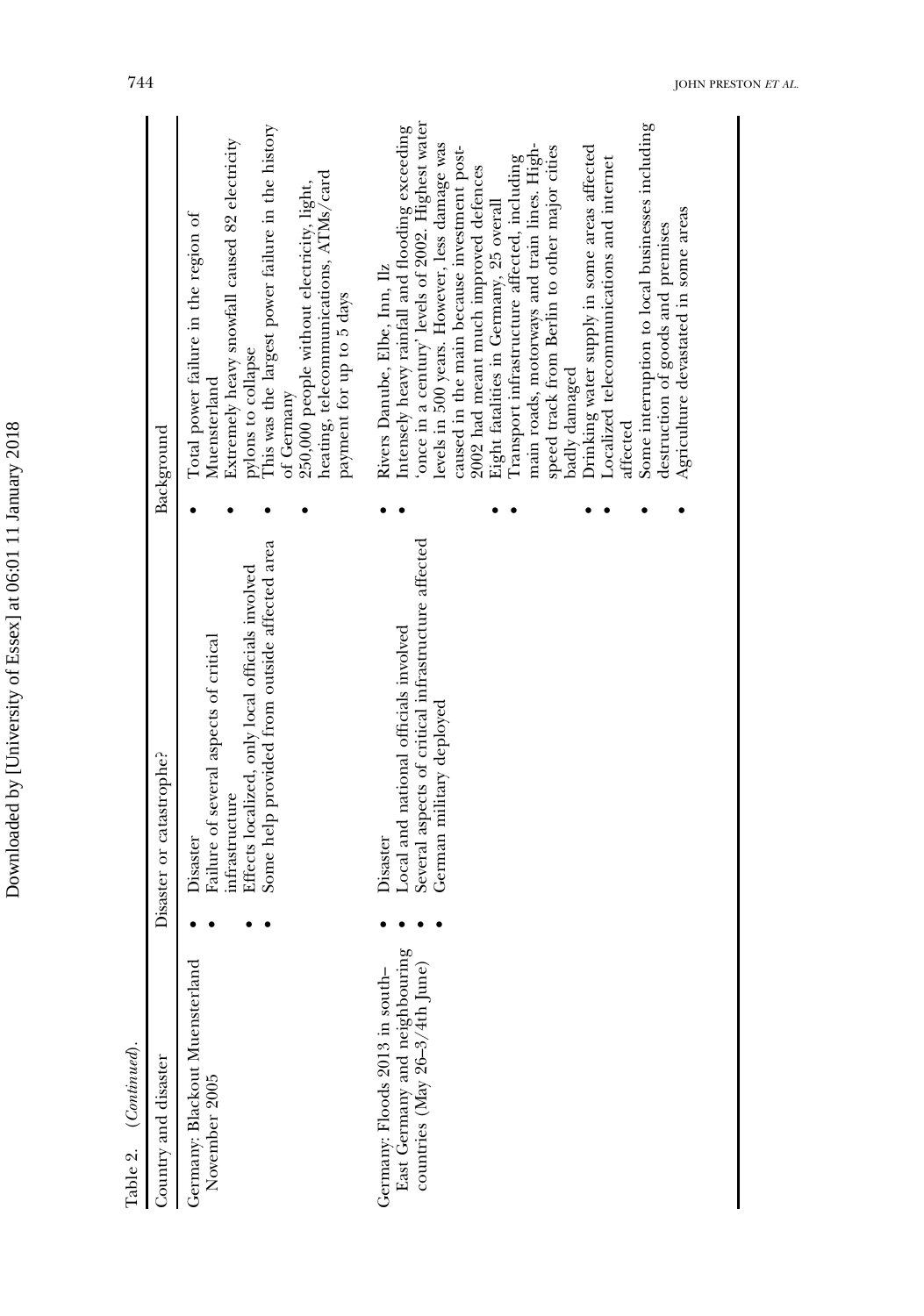Despite its size, The Great East Japan Earthquake and Tsunami 11 March 2011 provides an example of *small disturbance and surprise*. The Earthquake and subsequent Tsunami caused widespread, indiscriminate loss of life and the failure of physical infrastructure, in particular a nuclear power station which released radiation into the atmosphere. Given the magnitude of the disaster, there was no major paradigm shift in the way in which resources were organized or learning constituted. At first, learning was instinctive with victims struggling to believe what has happened. Many people caught in the tsunami thought they were located on high enough ground to be safe. Spontaneous and planned evacuations started very quickly as did community learning and response. Volunteer activities by individual citizens, not-for-profit organizations, universities and corporate companies started almost straight away, drawing on their existing education and training. Evacuation continued across Japan and survivors had difficulty accepting the reality of the situation. Survivors whose family members' bodies were found tended to accept the loss, but when family members were still 'missing', survivors found it hard to move on. The recovery process therefore started in a stepwise fashion with volunteering and community learning of an incremental nature. Over a longer time scale, temporary housing was built, and survivors began a new life. Healthy survivors then started participating in the recovery process. What we see is that there is a repetition of small group learning over the period of the disaster. Three years after the catastrophe, there are still a number of victims who cannot move on from a state of trauma. In this instance, communities were navigating changes as they occurred despite the enormous magnitude of the disaster.

In the case of a much smaller natural disaster, the New Zealand Mt Tongariro eruptions, we also see a similar pattern of stepwise learning. This volcanic eruption had impacts on transportation and local communications but for the most part, the ability of the emergency services to deal with the disaster was not compromised. After the eruption, following an existing Maori custom, a protective restriction was placed on entering the 3-km high-risk area and 24 local residents self-evacuated. Local residents were advised to check for water supplies affected by ash and for those on tank water to disconnect. Police, Department of Conservation and rescue volunteers went into the area to check the local tracks and huts. Taupo Council's Civil Defence warned the local population to stay at home, close windows and cover their mouths if caught in the ash. Hawke's Bay Airport closed and flights cancelled on the following day. Most who self-evacuated returned to home the following morning. Here, we can again see small loop adaptive learning, *small disturbance and surprise*. Communities were drawing on their existing training and education rather than developing new forms of learning to navigate the transitions.

In a country which had little experience of substantive natural disasters, the storm and floods in 2013 and 2014 in the UK, did not involve much local authority help and were characterized by an inflexible response by government, which meant that people began protecting their own properties. By UK standards, these were very severe storms and floods over a protracted period of time which had a severe impact on coastal areas of the country. Many people had to take time off work or could not get to work. The Salvation Army began helping people affected by floods, offering a listening ear, setting up rest centres for a safe and calm place to go. They also provided a mobile canteen and supported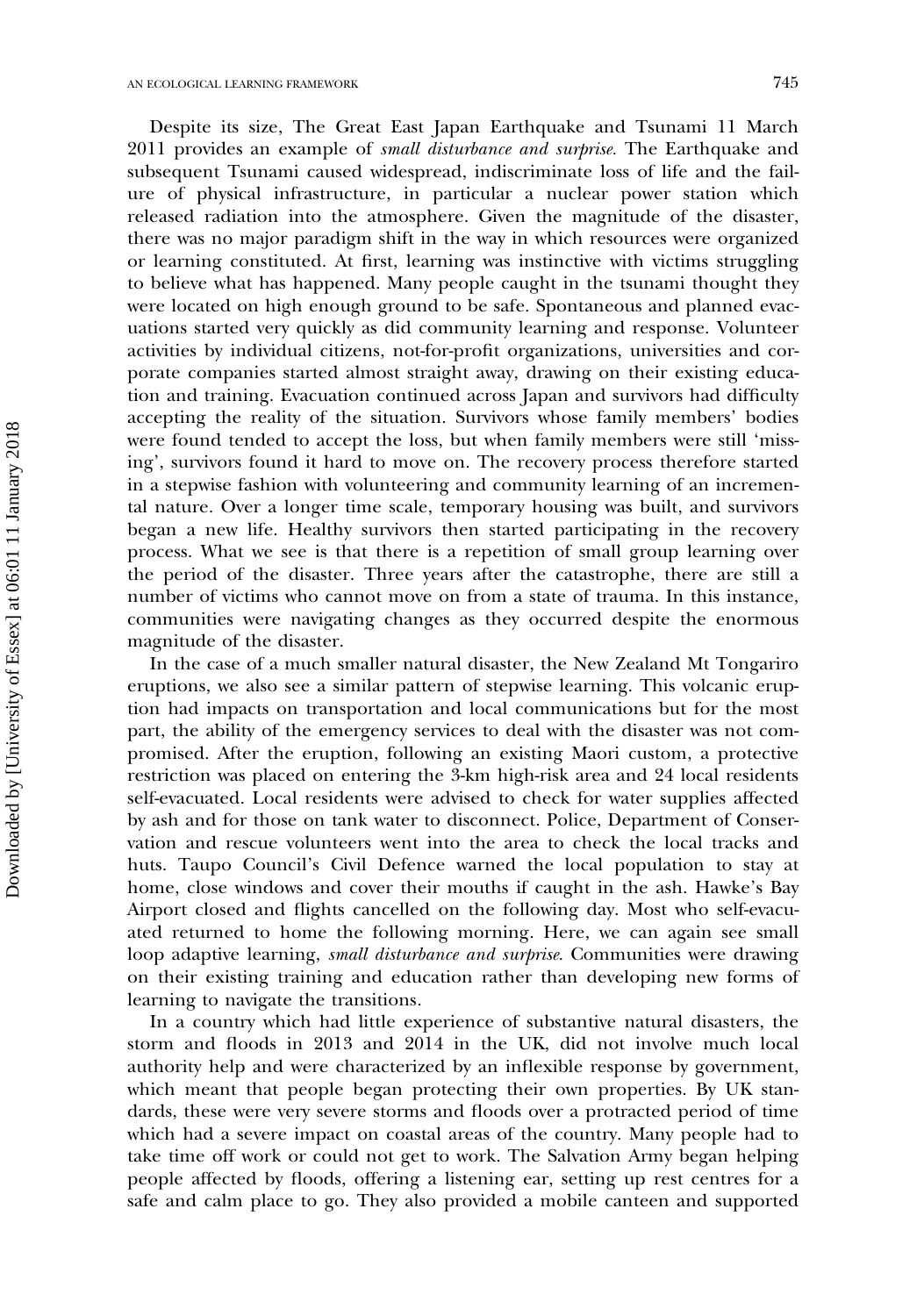the emergency services. Local residents began donating clothes and food to the Salvation Army's rest centres for the people affected by the floods. As the storms and floods continued, people began to get angry with the Environment Agency accusing them of neglecting the rivers. Some residents remained in their homes and did not evacuate while others did evacuate and went to stay with relatives and friends. Other residents began helping others using their own transport systems to ferry people about. However, there was not significant self-help or organization. Rather, the community learnt to *navigate transitions*, dealing with each change as it happened. As the UK does not have a lifelong learning culture for dealing with disasters (as in New Zealand and Japan), each change in the situation was dealt with in terms of incremental learning. There are similarities between this disaster and the Mississippi river floods of 2011 in the USA where there was also incremental, small loop learning. This again is an example of navigation rather than more radical organization/reorganization.

#### Organization: self-organization and reorganization

Organization means that the community is learning in an incremental fashion but eventually the community learns to adapt new practices and to reorganize the ways in which resources are employed. There is self-organization and adaptation by the community.

In the case of the recent, devastating, Christchurch earthquake, the emergency caused widespread evacuations, including of the city centre and Christchurch Airport was closed. The earthquake was extremely severe and caused catastrophic damage to buildings, transportation and infrastructure in the area. A level 3 emergency was declared, the highest level for a regional disaster which then became a National state of emergency. The population were immediately concerned with the emergency response and organization, quickly learning to adapt to the new situation. There are stories of people working for hours to save others before going to find out whether their own loved ones were safe. There was some panic calling to loved ones, but after the immediate aftermath panic, calling levels returned to manageable levels, as people heeded calls to limit nonessential mobile use. As time went on, communities began to fragment. Around 15% (55,000) of the Christchurch population were likely to have left the city over the first week. The majority of the population loss was women and families with young children. However, even given this fragmentation, citizens did not appear to wait for the authorities. They organized themselves, even putting themselves at risk to do so. Volunteers organized very efficiently, using new methods to educate volunteer groups, despite the initial reluctance of authorities to allow this and work with them. New groups learnt to step in with the recovery effort and they included the Student Volunteer Army and the Farmy Army. In the longer term, recovery has been slow. Although a government agency has been formed to organize response (Canterbury Earthquake Recovery Authority), this is targeted at specific groups, including businesses and betteroff. Those without their own homes are not recovering very well. The population is suffering from very high levels of mental health issues. There is a significant amount of community support and organizing bringing people together through groups such as churches. Here, we can see that there is evidence of self-organization, some of which was novel, but the paradigm by which disasters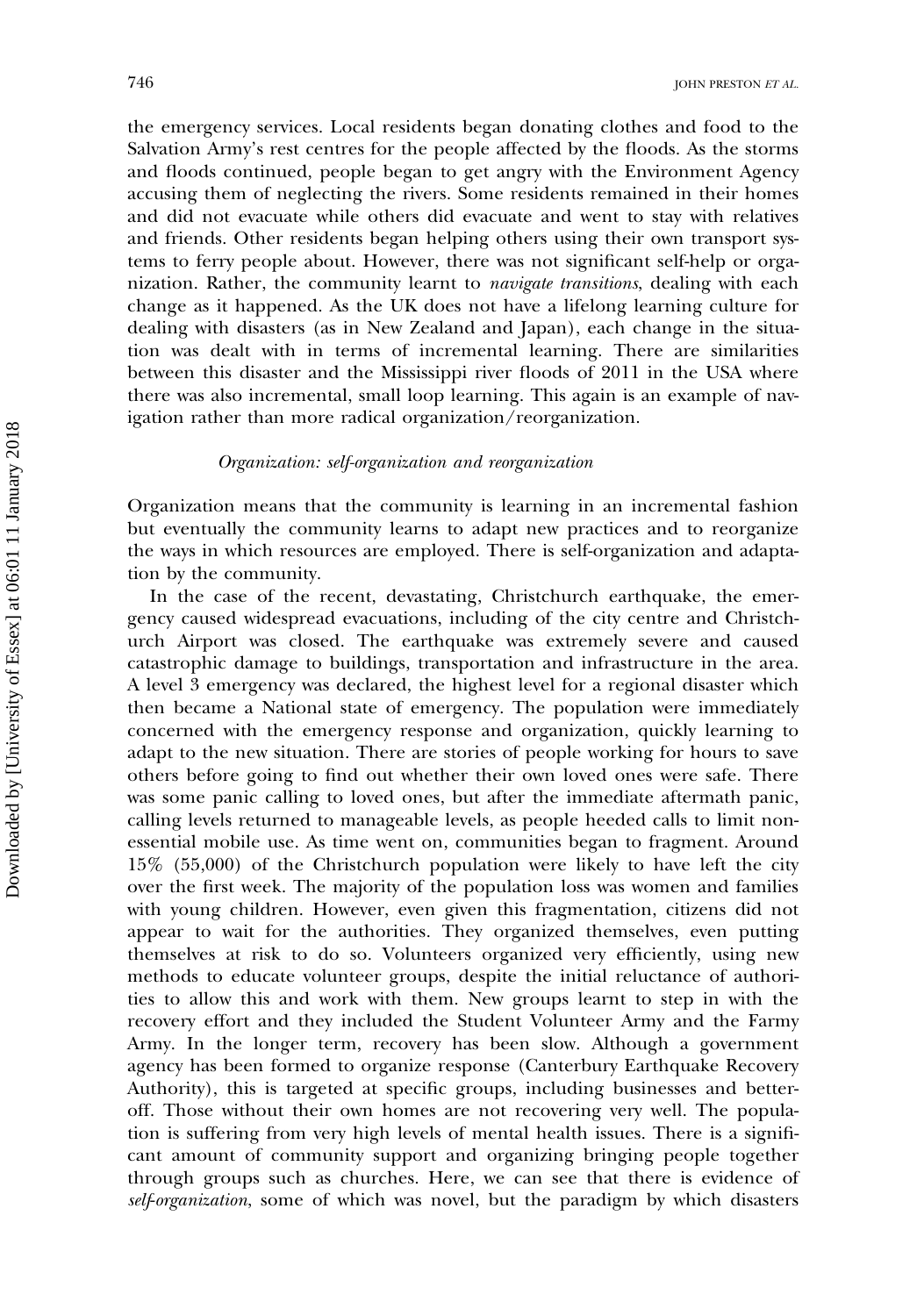are dealt with was not changed in the longer term. Hence, although there was some very responsive learning, the more transformative types of learning did not occur, or at least were not institutionally accepted. However, there was evidence of a shift in the allocation of resources typical of such organization.

The above case was similar to the case of the German Floods in 2013 in south-east Germany and neighbouring countries. Large—even unexpected amount of help was provided by volunteers (organizing on social media) and farmers. Volunteers filled sandbags and cooperated mostly with the civil defence authorities, fire service and military, which managed the volunteer deployment. In fact, they had too many volunteers and had to send people away. There was also considerable volunteer learning in the community. The Passau—urban gardeners—helped in terms of recovering urban spaces. This is also an example of self-organization. The community quickly learnt to adapt to the new situation, and novel civic associations were involved in the response. These civic associations are evidence of the degree to which communities were able to organize to meet the new challenge.

In the 7/7 London transport attacks, there was also widespread organization and community learning/adaptation. These terrorist attacks, launched by British citizens using homemade explosives to damage the tube network and a London bus, caused serious loss of life and life-changing injuries. Following the attacks on the underground network, people immediately became altruistic, trying to help injured fellow passengers at the sites of the attacks with many leaving their 'safe' unaffected carriages to assist. Others helped by remaining on the train to help others when they were being evacuated. One passenger turned the power off the tracks by holding two copper wires together and others formed a human chain to help rescue others. One young man who was situated not far from one of the bombers asked a lady for help after the bomb exploded and told her he was autistic, she reassured him and helped him. Outside of the attack sites information was confused with many believing different accounts of what had occurred such as a power surge causing the explosions; this, however, was rectified relatively quickly with it being announced that this was a terrorist attack. Within hours of the explosions, there were several websites set up which aimed to allow people to express their resolution that they would not be afraid. Many people searched for information on the BBC news websites and many people began to blog, offering practical advice and analysing how well the news outlets had covered the events. Within weeks, many peace vigils were held in memory of those who were killed. Emotions including frustration and grief remained for the weeks and years after the bombings, compounded possibly by the inquest. During and after the event, there was evidence of significant altruism and adaptation. Again, there was much evidence of self-organization.

We can also see community learning in terms of the reorganization of resources. In the German Blackout in Muensterland November 2005 where there was a substantive electricity failure in the area, citizens first waited for the electricity to come back on. Those with open fires heated stones, wrapping them in towels and putting them in the beds to warm them. Those with camping stoves used them for cooking if they had gas canisters/white spirit. People started running out of money, becoming very reliant on food supplies brought in by Red Cross, the civil defence authorities and the fire brigade, who were also struggling to get through the snow. Communication/information was via car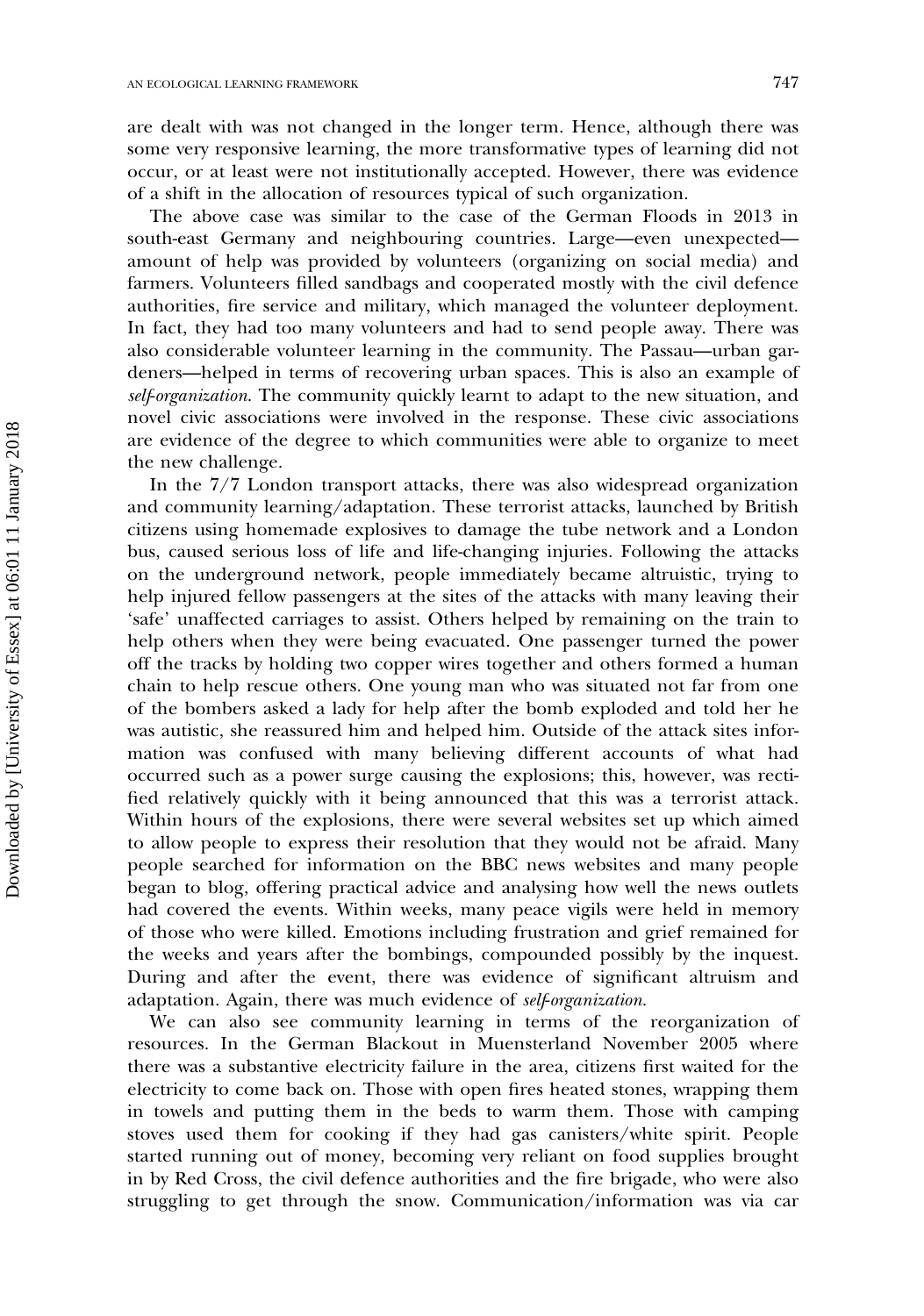radio or the fire stations. Hospitals and town halls had generators and were kept warm. People gathered at the town hall, where it was warm and hot food was provided, but also at the fire stations, where they could get information. There was a serious impact on agriculture and cows could not be milked. Young animals were dying in the cold. Farmers tried to share generators, but many animals died, leading to enormous financial loss. Batteries, candles and bread sold out at the local shops. Rotting food from the freezers was an increasing problem at the supermarkets, which had to be thrown. However, emergency accommodation was provided for some old people and those with open fires invited friends and neighbours to warm themselves. Closer relationships formed in the community, the effects of which are lasting, to some extent. Here, we see community learning at a greater level than self-organization. It was more a *reorganization of* resources where there was extensive mutuality, altruism and learning.

#### Reframing: memory, revolt and back-loop

In some disasters, there will be a reframing of the current situation. People might draw extensively on previous historical or collective memories to frame their current experience. Alternatively, there may be a complete change in the disaster paradigm. Often, community learning is shaped by concerns for demo-cratic accountability (Ellis & Scott, [2003](#page-27-0)). By revolt, we are referring to circumstances in which communities share collective values and undertake direct actions which act in opposition to injustices and absurdities arising from the State and its agencies (Foley, [2014](#page-27-0)). In contrast, back-loop learning rejects the very terms of the disaster. Rather than considering the disaster to be a problem to be navigated, organized or resisted, the learning reframes the disaster as having its origins in social and power relations. For example, during Hurricane Sandy, the Occupy movement considered the roots of the disaster in terms of anthropocentric climate change, 'disaster capitalism' and social cleansing (the poor having unequal access to flood protection).

In the case of the Volcano Sakurajima volcanic eruptions where eruptions have occurred from March 2012 to the present day, the community have continually used their memory of previous disasters (large loop learning) to respond. The experience of the community with volcanic eruptions has provided them with a collective, historical memory to draw on. When the local population were informed by the local Meteorological Agency and the municipal government about the scale of the eruption and the wind direction, they took immediate action, drawing on past knowledge. Windows were closed, and the laundry was taken in. Farmers protected their products from ash by covering them. The local population started collecting ashes using the bags provided. As the disaster unfolded, the local population continued to check the warning level issued by the local Meteorological Agency. Because people were prepared through a long period of living with an active volcano, there has been limited emotional response. The population live with eruptions and the threat constantly and so they are drawing on historical memory rather than undertaking short-term reorganization. Increasingly, social arrangements are being emphasized to tackle with disaster vulnerabilities. Therefore, large loop learning is used and the response to the crisis is measured with little interruptive learning taking place.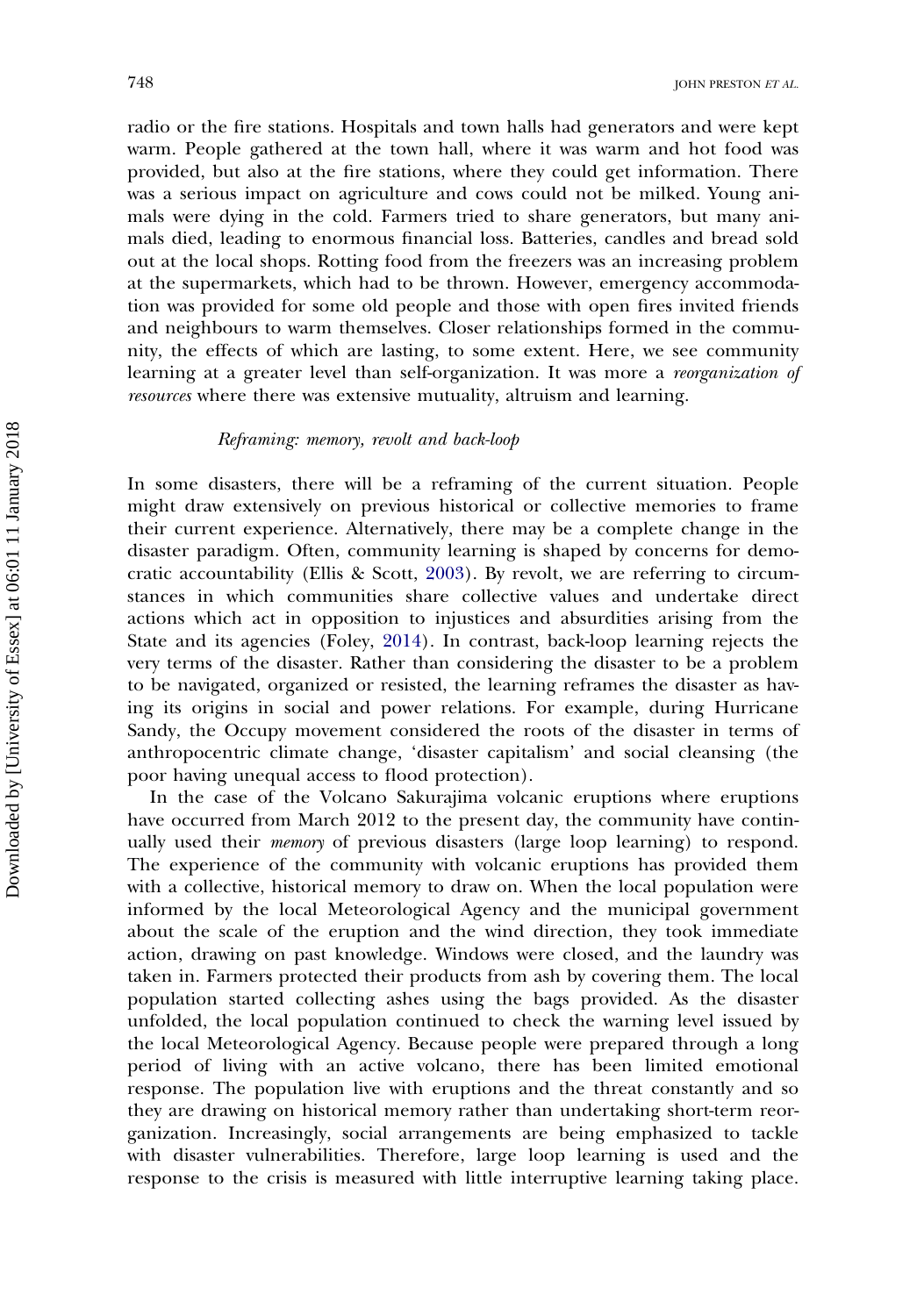<span id="page-23-0"></span>The population is drawing on *memory* in their response. They are reframing the disaster, using their historical memories.

In a natural disaster in the USA, Hurricane Sandy, social inequalities came to be important. Hurricane Sandy was a large-scale hurricane that damaged over half a million homes and caused electrical and telecommunications infrastructure to fail. People wanted to know where they could get help and what kind of services they could apply for but there was a lack of centralized information. There was a lot of confusion in the immediate aftermath of Hurricane Sandy but many volunteers began to help immediately. Many people volunteered to help others. Occupy Sandy was a grass-roots disaster relief network that emerged in the immediate aftermath in order to provide information and aid to communities hit by Hurricane Sandy. A website was designed which listed among many other useful resources, lists of gas stations, people's needs and requests for volunteers. Volunteer groups began efforts to rebuild homes and people's lives in the first month and continue to do so. However, there is building frustration among many people who are still waiting after two years for the funds to rebuild their homes and lives, many of whom are caught up in a new web of bureaucracy dedicated to the Hurricane Sandy recovery. Again, there was questioning of social conditions but the intervention of Occupy Sandy led to back-loop learning, questioning the way in which disaster relief was organized and the way in which the recovery benefited business interests. The terms of the disaster were reframed.

Hurricane Sandy can be contrasted with Hurricane Katina (2005) in the United States which was another disaster where there was community memory. It was also a significant social and economic disaster. Like Sandy, Katrina was a severe Hurricane which caused property damage and large-scale population displacement. The collapse of the system of levees and spillways displaced thousands of residents. However, some people ignored the mandatory evacuation orders. Police went door to door to warn people and police presence was increased in evacuated areas to prevent looting. There was widespread community conflict between FEMA (Federal Emergency Management Agency), the

|    | SMALL LOOP LEARNING<br>PREDOMINATES WHEN                                                                          | <b>LARGE LOOP LEARNING</b><br><b>PREDOMINATES WHEN </b> |                                                                                                                       |
|----|-------------------------------------------------------------------------------------------------------------------|---------------------------------------------------------|-----------------------------------------------------------------------------------------------------------------------|
| 1. | Populations are in a state of shock,<br>anxiety or distress                                                       | 1.                                                      | A new civic, or voluntary organization<br>appears to fill a power vacuum                                              |
| 2. | There are institutional or power<br>structures which prevent more<br>radical forms of organization                | 2.                                                      | Communities are drawing on a pre-<br>existing paradigm (e.g. memory of the<br>response to a previous disaster-an      |
| 3. | There is a long historical time<br>period between disasters                                                       |                                                         | existing 'large loop' of how things<br>should be organized)                                                           |
| 4. | The disaster causes little<br>disturbance to existing social<br>relations                                         | 3.                                                      | The social conditions are so disrupted<br>that a new paradigm of community<br>learning emerges (note that this is not |
| 5. | Coercive power structures are<br>successful in an attempt to impose<br>existing paradigms of disaster<br>response |                                                         | inevitable even if the conditions are<br>extremely difficult)                                                         |

Table 3. Conditions leading to small and large group learning in a disaster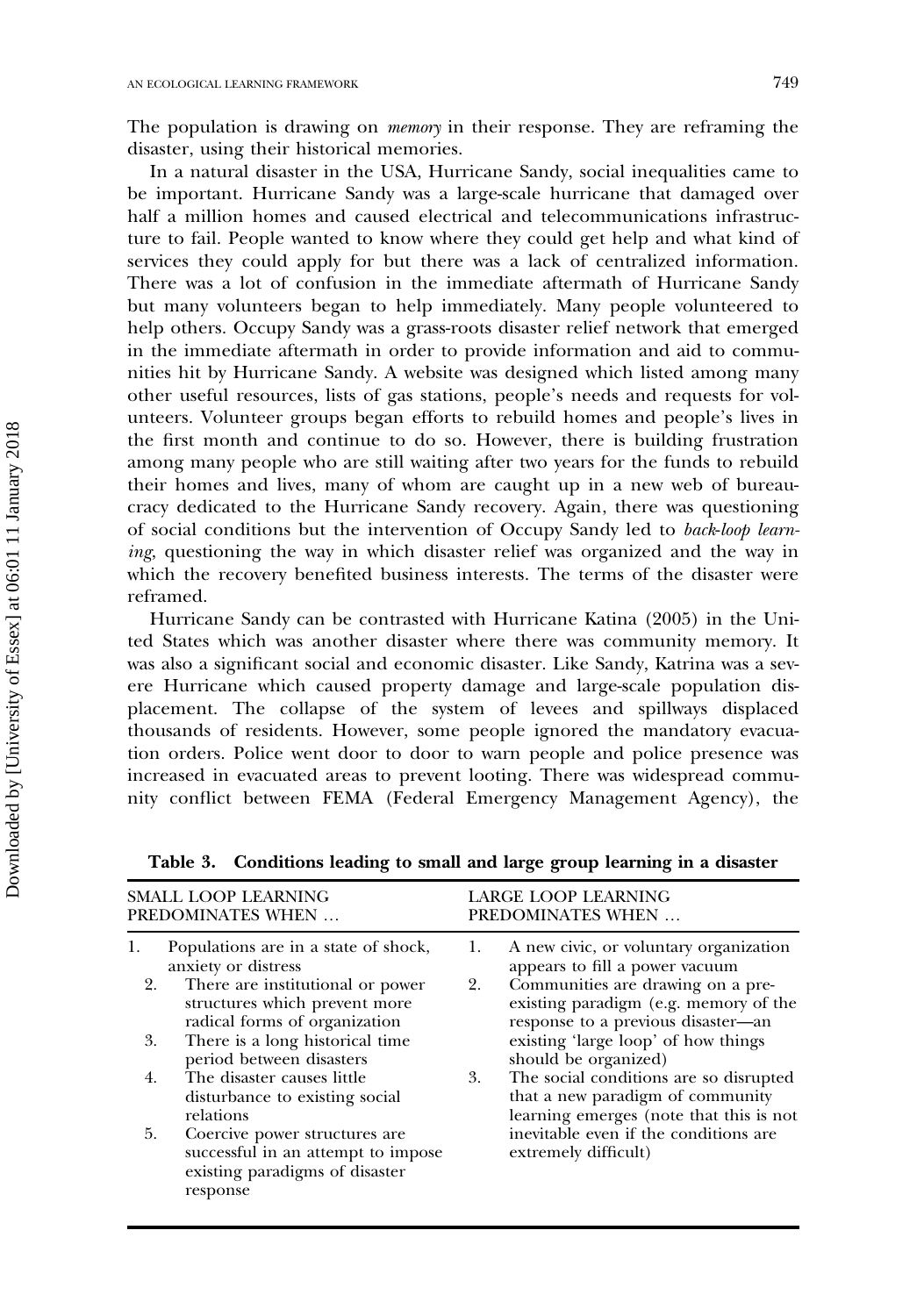police and the community. Parts of a levee in Missouri were demolished to prevent a small town being destroyed; however, this resulted in 200 square miles of farmland becoming flooded. Other spillways were opened to reduce the risk to the city, but at a social cost to other residents. People reported it as surreal and dramatic while reporting feeling shocked, overwhelmed and astounded as they had never seen anything of similar magnitude. Hurricane Katrina has caused an ongoing economic and social change in the area. The conditions of oppression caused revolting against the social conditions resulting from the mismanagement of the disaster. This has caused subsequent community learning and resistance. There was a reframing of the disaster as being indicative of wider structural inequalities of US society.

#### Conclusion: a model for community learning in disasters

From the case studies and using our earlier, tentative, typology, we have identified three broad types of community learning in a disaster:

- (1) NAVIGATION: Incremental, small loops of learning, experimentation and learning from events as they arise. The current paradigm of community learning for a disaster predominates.
- (2) ORGANIZATION: Experimentation leads to new methods of resource allocation and mutuality in an incremental fashion. This leads to new ways of self-organization.
- (3) REFRAMING: The disaster is reframed, either through drawing parallels with historical events or adopting new paradigms of disaster management, even questioning the ways in which disasters are managed.

In the above typology, navigation means that there is almost exclusively small loop learning, whereas reframing means that there is predominantly large loop learning. Organization is a case in which small loop learning that eventually transitions into large loop learning. In terms of which will predominate in a given situation, Table [3](#page-23-0) provides some factors derived from the case studies.

Table [3](#page-23-0) gives some indications of the circumstances in which either small or large loop learning would predominate, drawing on the case studies which have been discussed.

Small loop learning has been seen in several of the case studies. In the case of the Japanese earthquake and tsunami (2011), the sheer scale of the disaster, and the resulting societal shock, meant that small group learning was dominant. The UK storms and floods (2013 and 2014) were a case where it was not the scale of the disaster, but rather the rigidity of existing institutional structures that meant that there was only incremental learning by communities. In most cases, coercion and oppression leads to small loop learning but in some circumstances (such as Hurricane Katrina), it can lead to social action against the existing form of disaster response. In terms of the New Zealand Mt Tongariro eruptions (2012), the atypical event did not cause sufficient disruption to create more extensive learning.

Large loop learning, on the other hand, occurs where a new social organization arises to fill a vacuum in the existing response. The case of Occupy Sandy,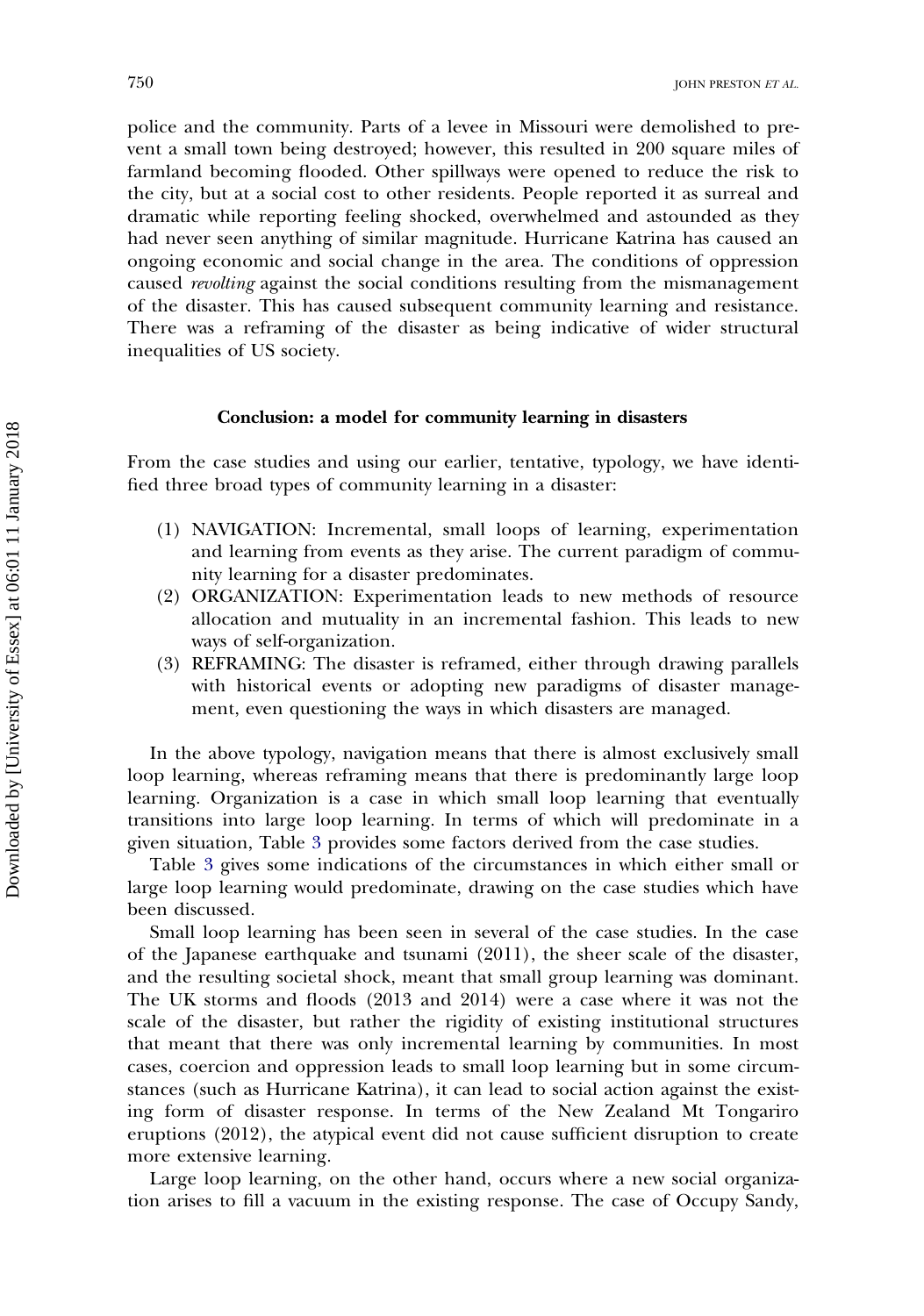during Hurricane Sandy in the USA (2012), represents perhaps the most salient example of where a previously unexpected source of community learning in a disaster (the Occupy movement) became a key provider of mutual aid, support and advice. The disruption to resources in the Rockaway area of New York was so catastrophic that there was the room for a new learning paradigm to develop. On the other hand, collective memory of disaster in the Volcano Sakurajima eruptions in Japan from 2012 produced a very different type of large loop learning, drawing on collective memory.

We should note that the model presented here is not a deterministic model, but can allow policy makers, responders and voluntary organizations to consider how they should respond in a crisis. This model is not necessarily adaptable to all types of disaster, particularly very minor disasters (which may be no more than simple navigations) but it is not necessarily specific to a country context. Although based on an earlier, more nuanced, framework, we have devised a simple typology of three, rather than ten categories, which comprise mainly small loop learning (navigation), small and large loop learning (organization) and mainly large loop learning (reframing).

There are a number of implications of this research in terms of developing educational programs for emergency situations.

Firstly, previous research (Preston et al., [2014](#page-27-0)) has noted that it is very difficult to change national learning cultures for disasters. Path dependence of national systems means that curricular are slow to change and systems that have a didactic approach to learning for disasters (such as the UK) would find it difficult to implement at a curricular level, the lifelong learning approach adopted in other countries (such as Japan). This research indicates that even given these national approaches, there is considerable variety in terms of how communities learn in disasters which appear to be more dependent on the factors as shown in Table [3](#page-23-0) rather than the national context. Hence, there may be scope for sharing information between communities facing disaster rather than transferring community learning models at a national level. For example, free and opensource web platforms such as Ushahidi allow communities to share practical community knowledge on disasters, democratizing the sharing of disaster knowledge using crowdsourcing techniques.

Secondly, population behaviour in disasters has frequently been modelled starting with assumptions derived from methodological individualism (Albala-Bertrand, [2013](#page-27-0), p.45). This means that there is a problem of aggregation as systems beyond the microsocial are not simply composites of individual behaviour and there is a reflexive relationship between individual and collective behaviour. Adopting models of community learning which are non-deterministic, but develop ecologically, may help policy makers to consider how behaviour might plausibly develop in future disaster scenarios. This may allow policy to consider responses to large loop learning in disaster, where social media and new social movements allow collective responses that are not predictable from models of isolated, atomized individuals.

Although an ecological approach has been adopted here, here are a number of ways in which these models could be extended to incorporate other models of learning. Terpstra [\(2011\)](#page-27-0) considers that the affective, as well as the cognitive, dimensions, of community learning, are particularly important in a disaster. Each provides a pathway by which learning can be achieved and bringing in the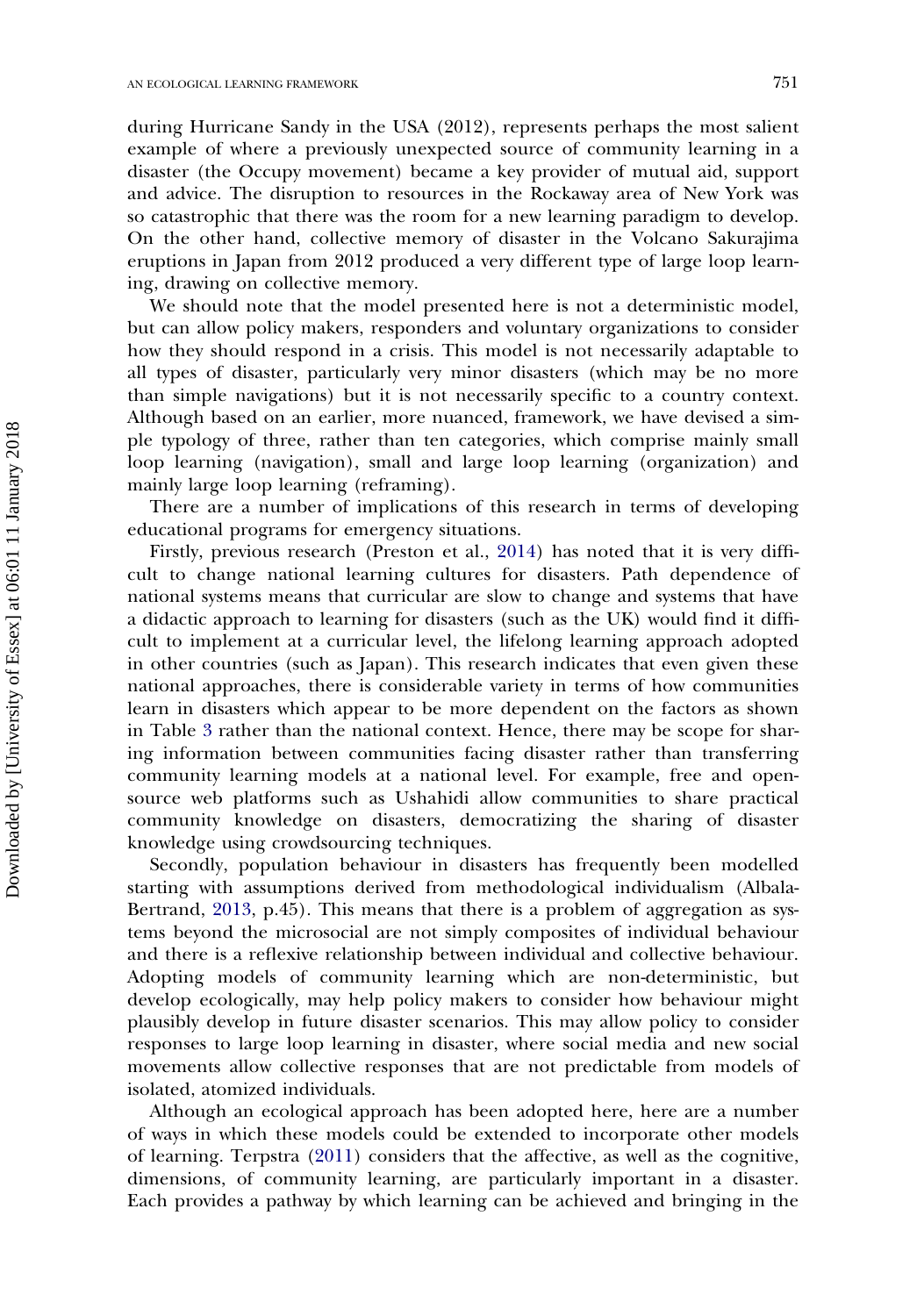emotional dimension may help us to understand how trauma can influence learning. Dufty [\(2012](#page-27-0)) considers that communities which are frequently struck by disaster can be considered to be 'communities of practice' and, again, this notion may help us to understand the learning by civic organizations in a crisis. Similarly, the transformative community learning literature may enable us to consider the 'reframing' form of community learning in disasters. Mezirow [\(2007](#page-27-0)) considers that transformative learning is not a form of communicative learning (allowing concepts and ideas to be shared), but also allows learning that allows questioning of '… ideology, culture and power' (p. 28).

This points towards a further iteration of 'reframing' in disasters to critically reflect on existing social structures beyond the timeframe of the disaster. Indeed, conscious raising is one strand of transformative learning (Dirkx, [1998\)](#page-27-0). The possibility for transformative learning, not only following a disaster, but also in the future, implies a role for community adult educators beyond the building of psychological resilience (Höfler, [2014](#page-27-0)) or dealing with trauma (Kerka, [2002\)](#page-27-0). Adult educators have a central role, not only in working with communities to navigate transitions or help organize resources, but also in consciousness raising and reframing disasters in their political context. Moreover, this model sensitizes adult educators to different types of community learning in disasters. It is not always the case that disasters will lead to a change in consciousness, or a reframing of the disaster. For some adult educators, from a transformative learning or critical pedagogy perspective, disasters may present a clear opportunity to engage in pedagogical activities that engage with political themes. However, in other disasters, simply navigating the disruption caused by the incident, or organizing community resources, may be more pressing. This is not to deny the wider consciousness raising role of adult educators in a disaster, but the model enables them to consider the contextual factors which would make such an activity salient.

One important conclusion from this study is that community learning does not follow a clearly defined path from the start. In managing disasters, there have been recent attempts to operationalize community learning through concepts such as community resilience. The problem with community resilience (if it is a collection of human assets and networks) is that it attempts to reify what, as our case studies show, is frequently a more organic and spontaneous development of community capabilities. More organic, and grass roots, concepts such as mutual aid or volunteering seem to be more indicative of the processes that take place in a crisis. No disaster is the same, and community learning is not simply a function of existing community resources.

#### Disclosure statement

No potential conflict of interest was reported by the authors.

#### Funding

This work was supported by the Economic and Social Research Council [grant number ES/K00233/1].